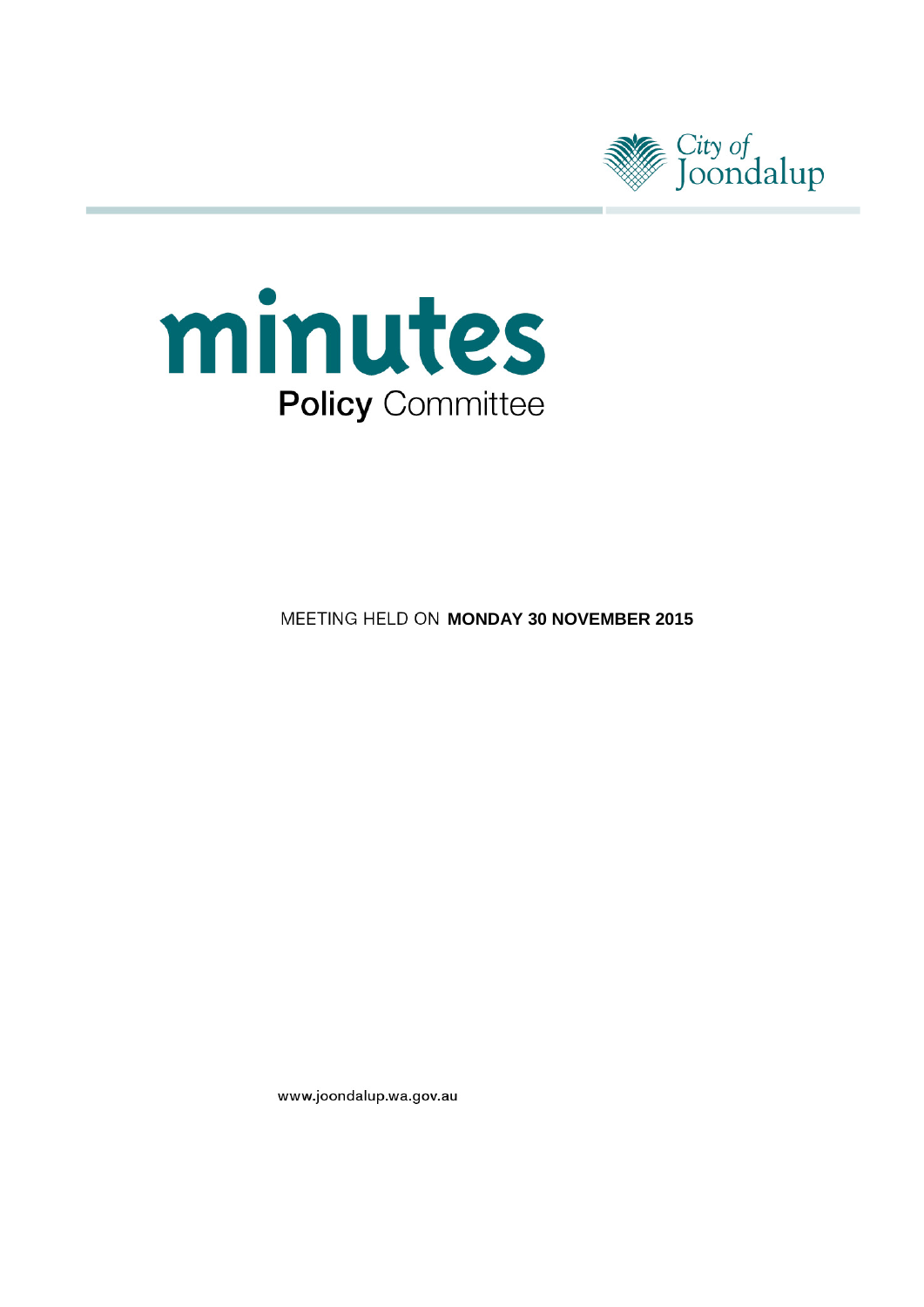# **TABLE OF CONTENTS**

| Item No.       | <b>Title</b>                                                                                                                                                                   | Page No.       |
|----------------|--------------------------------------------------------------------------------------------------------------------------------------------------------------------------------|----------------|
|                | <b>Declaration of Opening</b>                                                                                                                                                  | 3              |
|                | <b>Declarations of Interest</b>                                                                                                                                                | 4              |
|                | Apologies/Leave of absence                                                                                                                                                     | 4              |
|                | <b>Confirmation of Minutes</b>                                                                                                                                                 | 5              |
|                | Announcements by the Presiding Member without discussion                                                                                                                       | 5              |
|                | Identification of matters for which the meeting may be closed to<br>the public                                                                                                 | $5\phantom{1}$ |
|                | <b>Petitions and deputations</b>                                                                                                                                               | 5              |
|                | <b>Reports</b>                                                                                                                                                                 | 6              |
| $\mathbf{1}$   | Revised Stormwater Management Policy - [101283]                                                                                                                                | 6              |
| $\overline{2}$ | Installation of Telecommunications Facilities Policy Review -<br>[101289]                                                                                                      | 11             |
| 3              | Draft Residential Development Local Planning Policy and Draft<br>Height Of Non-Residential Buildings Local Planning Policy -<br>Consideration Following Advertising - [104919] | 16             |
| 4              | Memorials In Public Reserves Policy - [100385]                                                                                                                                 | 31             |
|                | <b>Urgent Business</b>                                                                                                                                                         | 37             |
|                | Motions of which previous notice has been given                                                                                                                                | 37             |
|                | <b>Requests for Reports for future consideration</b>                                                                                                                           | 37             |
|                | <b>Closure</b>                                                                                                                                                                 | 37             |
|                |                                                                                                                                                                                |                |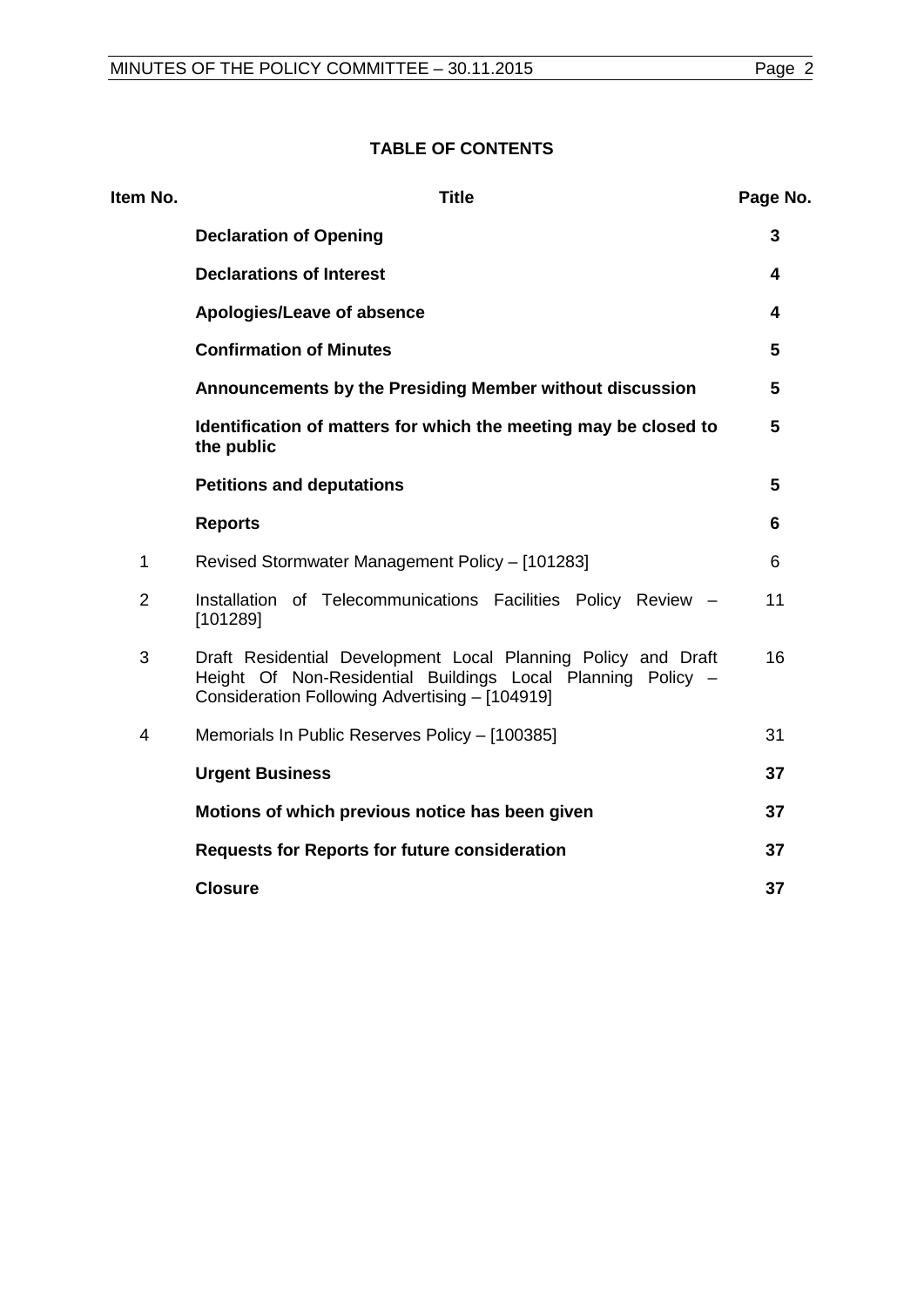# **CITY OF JOONDALUP**

### **MINUTES OF THE POLICY COMMITTEE MEETING HELD IN CONFERENCE ROOM 2, JOONDALUP CIVIC CENTRE, BOAS AVENUE, JOONDALUP ON MONDAY 30 NOVEMBER 2015.**

# **ATTENDANCE**

# **Committee Members**

| Cr Liam Gobbert<br>Cr Kerry Hollywood<br>Cr Philippa Taylor | <b>Presiding Member</b>                                       |                                 |
|-------------------------------------------------------------|---------------------------------------------------------------|---------------------------------|
| Cr Mike Norman<br>Cr John Logan<br>Cr Russ Fishwick, JP     | Deputising for Cr Hamilton-Prime<br>Deputising for Cr Chester | absent from 6.06pm until 6.17pm |

# **Observers**

Cr Tom McLean Cr Russell Poliwka

#### **Officers**

| Mr Garry Hunt       | <b>Chief Executive Officer</b>                     |              |
|---------------------|----------------------------------------------------|--------------|
| Mr Nico Claassen    | <b>Director Infrastructure Services</b>            |              |
| Mr Jamie Parry      | Director Governance and Strategy                   |              |
| Mr John Corbellini  | Acting Director Planning and Community Development |              |
|                     |                                                    | until 7.00pm |
| Mr Brad Sillence    | <b>Manager Governance</b>                          |              |
| Mr Graeme Catchpole | Coordinator Urban Design and Policy                | until 7.00pm |
| Ms Renae Mather     | <b>Coordinator Planning Approvals</b>              | until 7.00pm |
| Mr John Byrne       | Governance Coordinator                             |              |

# <span id="page-2-0"></span>**DECLARATION OF OPENING**

The Presiding Member declared the meeting open at 6.00pm.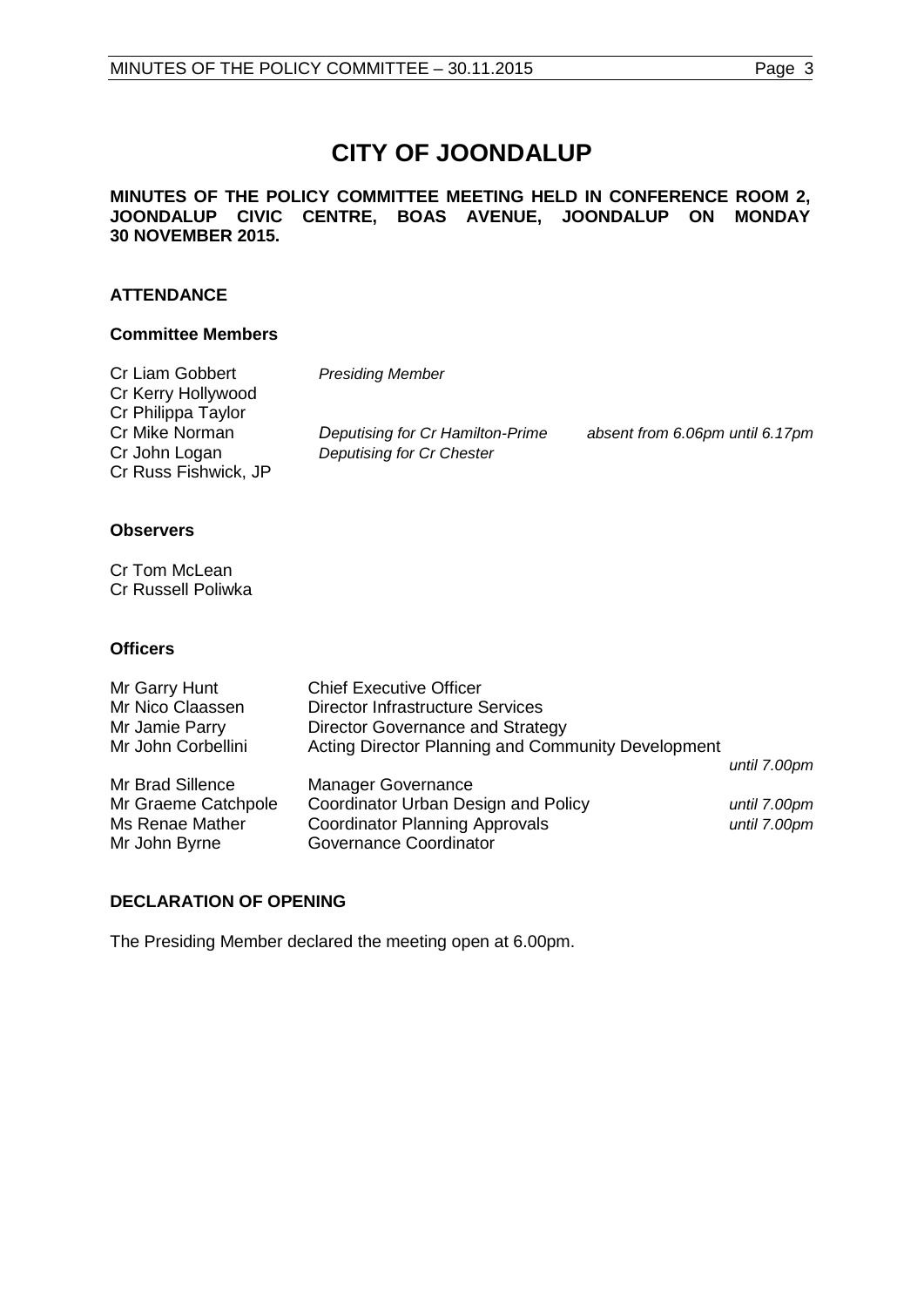# <span id="page-3-0"></span>**DECLARATIONS OF INTEREST**

# **Disclosures of Financial / Proximity Interest**

A declaration under this section requires that the nature of the interest must be disclosed. Consequently a member who has made a declaration must not preside, participate in, or be present during any discussion or decision-making procedure relating to the matter the subject of the declaration. An employee is required to disclose their financial interest and if required to do so by the Council must disclose the extent of the interest. Employees are required to disclose their financial interests where they are required to present verbal or written reports to the Council. Employees are able to continue to provide advice to the Council in the decision making process if they have disclosed their interest.

| <b>Name/Position</b>      | <b>Cr Mike Norman.</b>                                        |
|---------------------------|---------------------------------------------------------------|
| <b>Item No./Subject</b>   | Item 2 – Installation of Telecommunications Facilities Policy |
|                           | Review.                                                       |
| <b>Nature of interest</b> | Financial Interest.                                           |
| <b>Extent of Interest</b> | Cr Norman holds Telstra shares in excess of the threshold.    |

#### **Disclosures of interest affecting impartiality**

Nil.

# <span id="page-3-1"></span>**APOLOGIES/LEAVE OF ABSENCE**

# **Apologies:**

Mayor Troy Pickard. Cr Hamilton-Prime.

#### **Leave of Absence Previously Approved:**

| 30 November 2015 to 8 December 2015 inclusive; |
|------------------------------------------------|
| 7 December to 11 December 2015 inclusive;      |
| 10 December to 15 December 2015 inclusive;     |
| 14 December to 18 December 2015 inclusive;     |
| 26 December 2015 to 6 January 2016 inclusive;  |
| 4 January to 10 January 2016 inclusive;        |
| 24 January to 26 January 2016 inclusive.       |
| 21 February to 5 March 2016 inclusive.         |
|                                                |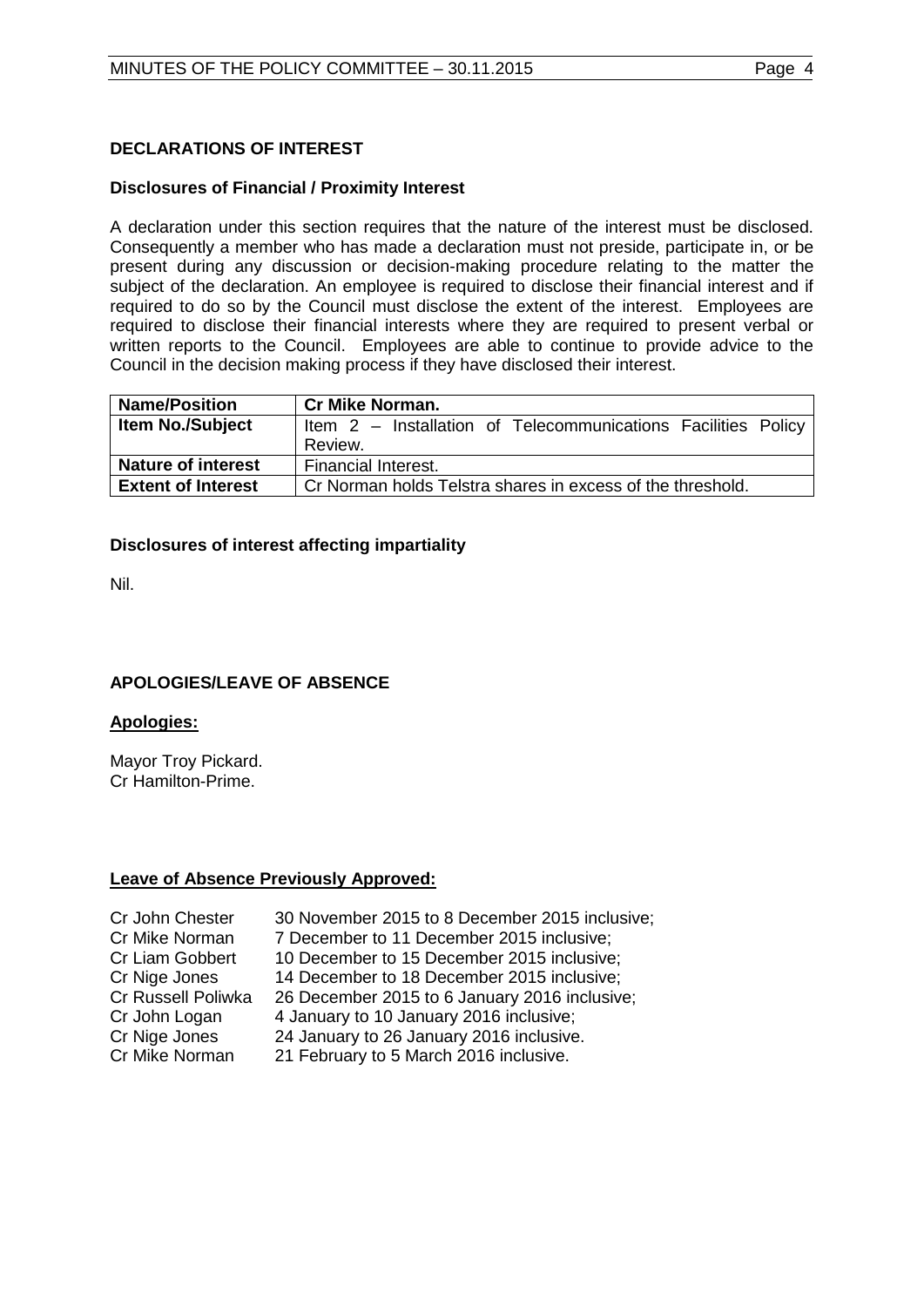# <span id="page-4-0"></span>**CONFIRMATION OF MINUTES**

#### MINUTES OF THE POLICY COMMITTEE HELD 10 AUGUST 2015

# **MOVED Cr Hollywood SECONDED Cr Norman that the minutes of the meeting of the Policy Committee held on 10 August 2015 be confirmed as a true and correct record.**

## **The Motion was Put and CARRIED (6/0)**

**In favour of the Motion:** Crs Gobbert, Fishwick, Hollywood, Logan, Norman and Taylor.

#### MINUTES OF THE SPECIAL POLICY COMMITTEE HELD 3 NOVEMBER 2015

**MOVED Cr Hollywood SECONDED Cr Norman that the minutes of the special meeting of the Policy Committee held on 3 November 2015 be confirmed as a true and correct record.**

#### **The Motion was Put and CARRIED (6/0)**

**In favour of the Motion:** Crs Gobbert, Fishwick, Hollywood, Logan, Norman and Taylor.

# <span id="page-4-1"></span>**ANNOUNCEMENTS BY THE PRESIDING MEMBER WITHOUT DISCUSSION**

Nil.

# <span id="page-4-2"></span>**IDENTIFICATION OF MATTERS FOR WHICH THE MEETING MAY BE CLOSED TO THE PUBLIC**

In accordance with Clause 5.2 of the City's *Meeting Procedures Local Law 2013*, this meeting was not open to the public.

# <span id="page-4-3"></span>**PETITIONS AND DEPUTATIONS**

Nil.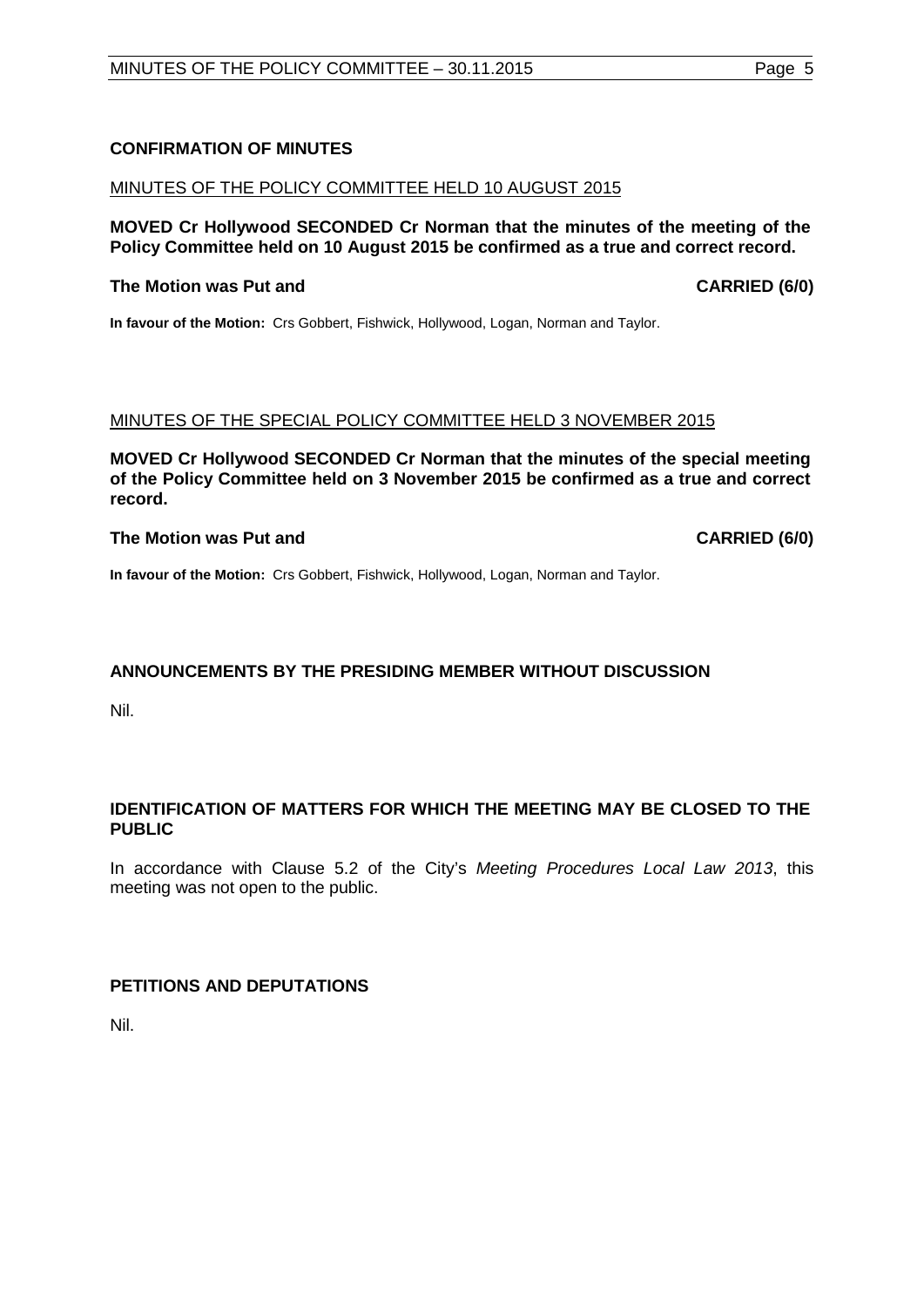<span id="page-5-0"></span>**REPORTS**

# <span id="page-5-1"></span>**ITEM 1 REVISED STORMWATER MANAGEMENT POLICY**

| <b>WARD</b>                           | All                                                                                                                                                                                              |  |  |  |
|---------------------------------------|--------------------------------------------------------------------------------------------------------------------------------------------------------------------------------------------------|--|--|--|
| <b>RESPONSIBLE</b><br><b>DIRECTOR</b> | Mr Nico Claassen<br>Infrastructure Services                                                                                                                                                      |  |  |  |
| <b>FILE NUMBER</b>                    | 101283, 101515                                                                                                                                                                                   |  |  |  |
| <b>ATTACHMENT</b>                     | Attachment 1<br>Revised Stormwater Management Policy                                                                                                                                             |  |  |  |
| <b>AUTHORITY / DISCRETION</b>         | Executive - The substantial direction setting and oversight<br>role of Council, such as adopting plans and reports,<br>accepting tenders, directing operations, setting and<br>amending budgets. |  |  |  |

# **PURPOSE**

For Council to consider a revised *Stormwater Management Policy.* 

# **EXECUTIVE SUMMARY**

The *Stormwater Management Policy* (the policy) sets out the key considerations for the management of stormwater resources, stormwater drainage and stormwater management planning. The review of the policy has not brought about significant change, apart from the addition of climate change to the policy objectives. The addition of climate change brings the policy in line with the *Climate Change Strategy 2014-2019* and strengthens the existing stormwater and climate change projects as well as better facilitating potential future development of the policy should climate change impacts require an adjustment to stormwater management best practice.

*It is therefore recommended that Council APPROVES the proposed amendments to the Stormwater Management Policy, as detailed in Attachment 1 to this Report.* 

# **BACKGROUND**

The current policy was adopted in August 2012 and is now due for review to ensure that it continues to meet current objectives and expectations for management of stormwater. The review of the policy aligns with Project 1.5 of the *Climate Change Strategy 2014-2019*.

# **DETAILS**

There are no major modifications proposed to the policy, however, the overall objective has been modified to include the consideration of climate change impacts.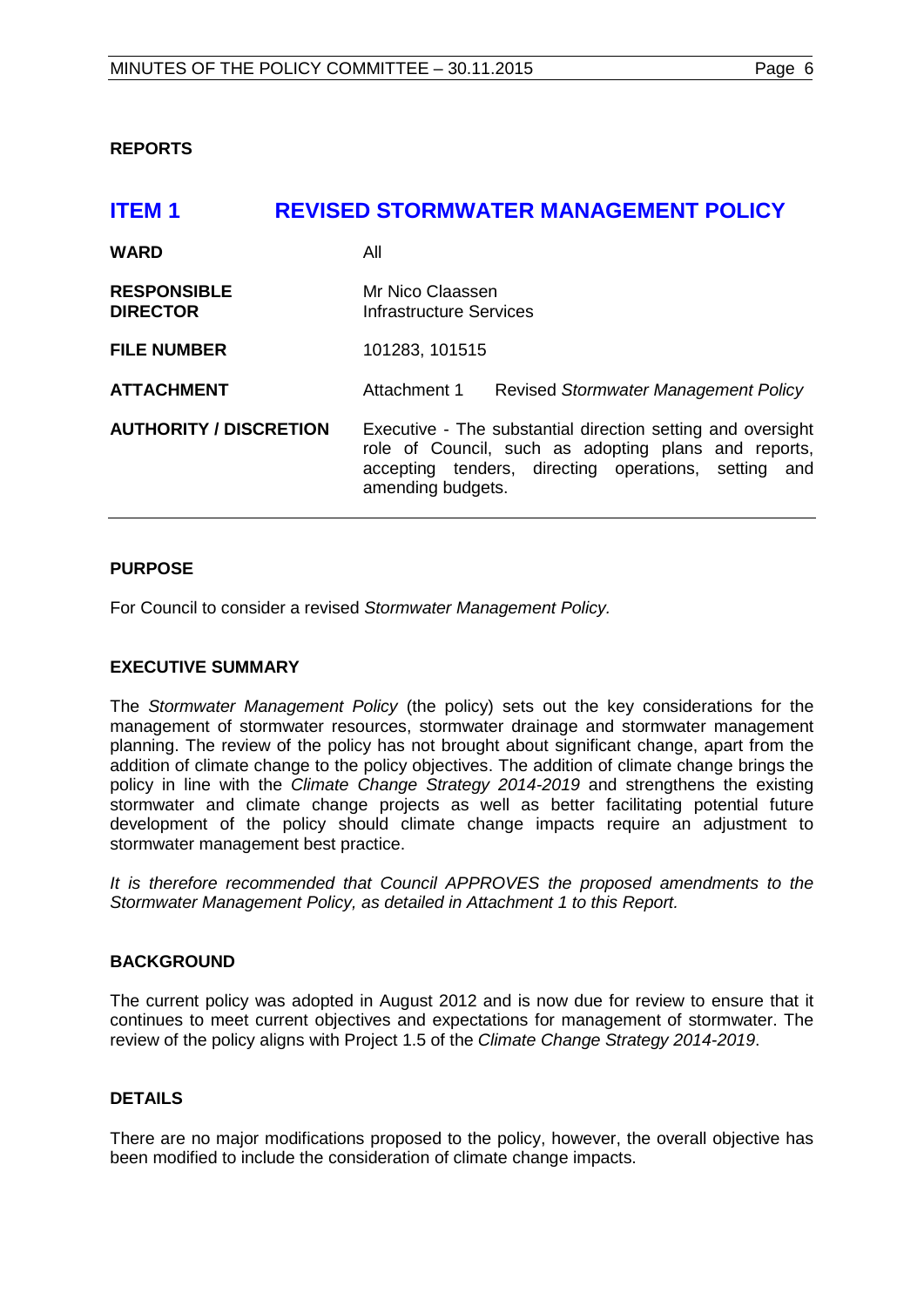# Climate Change

The immediate impact of climate change is yet to be quantified in terms of seeing specific or identifiable changes in storm duration and intensity. The City continues to record localised rainfall patterns for use in the design of stormwater projects and ultimately in the long term monitoring of rainfall patterns across the City of Joondalup. This activity enables the City to be well positioned for the future in the event that climate change becomes noticeable via the ability to refer to detailed historical rainfall data. Stormwater monitoring was initially progressed following the storm events of May and June 2012 to assist with stormwater drainage design and also aligns specifically with Project 1.4 "Rainfall Monitoring and Stormwater Management" of the *Climate Change Strategy 2014-2019*.

With respect to the potential to increase stormwater runoff, the extent to which climate change impacts on the rainfall severity is currently unknown. In contrast, the impacts of urban infill and development of catchments, particularly by the increase in hard, impervious surfaces via new houses results in a loss of gardens and green space. Together with the modern trend to install double driveways and crossovers, urban infill and catchment development has a larger, quantifiable and immediate increase to the surface run-off volumes, whereas the impact of climate change on stormwater cannot be accurately assessed at the moment.

# State Government Documents

The state government documents continue to provide industry guidance for the management of stormwater.

*State Planning Policy 2.9* (Western Australian Planning Commission 2006), *Better Urban Water Management* (Western Australian Planning Commission 2008) remains unchanged. The *Stormwater Management Manual* for Western Australia (Department of Water 2007) remains unchanged, but with new information and updates available via the online publication available at [www.water.wa.gov.au.](http://www.water.wa.gov.au/)

# **Issues and options considered**

The overall objective to facilitate the integration of water sensitive design principles into planning and development within the City of Joondalup is considered to remain valid and continues to align with state government objectives.

The addition of the words *"appropriate stormwater management and consideration of climate change impacts"* to the objective of the policy has been included to capture firstly the ability to consider and implement appropriate stormwater management solutions and especially to consider the possible impacts of climate change. This inclusion also aligns with "Adaptation Objective A2 and A3" of the *Climate Changes Strategy 2014-2019*.

Adaptation Objective A2 states *"To identify the likely risks to the City's environment, operations, infrastructure, activities and services as a result of climate change."*

Adaptation Objective A3 states *"To put in place strategies that will minimise the risk to the City's environment, operations, infrastructure activities and services as a result of climate change."*

The inclusion of climate change considerations in the policy provides a logical alignment of the City's *Climate Change Strategy 2014-2019* with the policy and specifically serves to address Adaptation Objectives A2 and A3 of the strategy.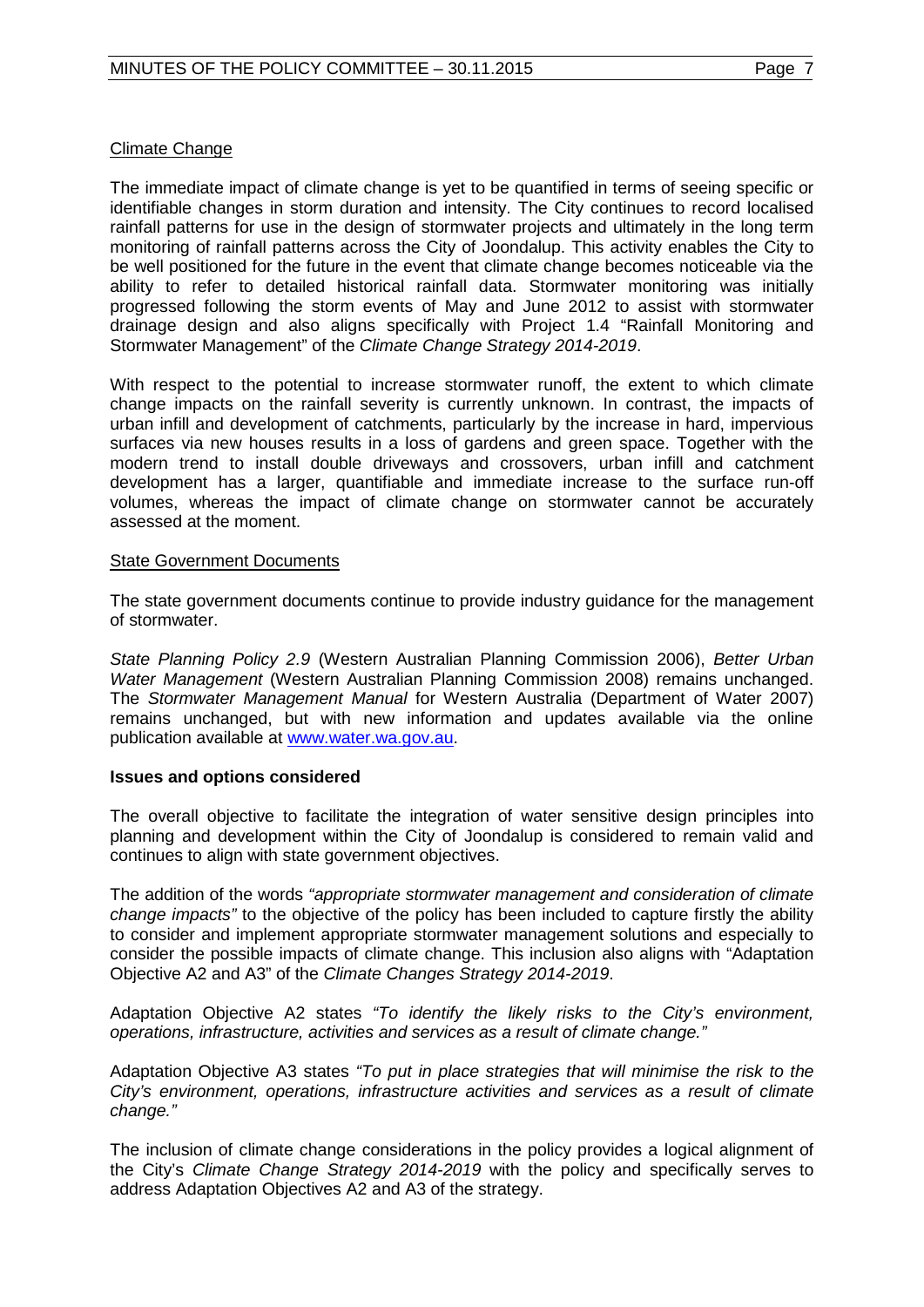In practice, where piped drainage systems have been installed and are no longer sufficient to cope with common storm events (principally due to catchment development and increased paved surfaces resulting in higher run-off), the "addition of storage" within the pipe network and applying "infiltration at source" principles can restore overall system capacity without the need for expensive major upgrades of the entire pipeline. This methodology has been successfully applied to reduce overall capital expenditure while meeting the need to provide drainage network improvements within the *Stormwater Drainage Capital Works Program*.

Consideration of climate change impacts remains a difficult issue to quantify. In some cases, climate change is predicted to lower the annual rainfall, yet increase the intensity of isolated rainfall events. Local knowledge about the extent of these changes has not been fully developed, however, it was considered important to include climate change in the overall objective of the policy in order to maintain focus and possible future development of such knowledge. State and Federal resources through the Bureau of Meteorology continue to work on broader modelling and measurement of key weather parameters and in time, the development of broad climate models for Australia to review and predict future weather patterns. In the meantime, the City continues to capture local rainfall data across the City of Joondalup in order to gain local data and knowledge of rainfall patterns which are otherwise not available through the Bureau of Meteorology.

# **Legislation / Strategic Community Plan / policy implications**

| Legislation                     | Section 26 of the Planning and Development Act 2005.                                                                           |  |  |  |
|---------------------------------|--------------------------------------------------------------------------------------------------------------------------------|--|--|--|
| <b>Strategic Community Plan</b> |                                                                                                                                |  |  |  |
| Key theme                       | The Natural Environment.                                                                                                       |  |  |  |
| <b>Objective</b>                | Environmental resilience.                                                                                                      |  |  |  |
| <b>Strategic initiative</b>     | Demonstrate current best practice in environmental<br>management for local water, waste, biodiversity and<br>energy resources. |  |  |  |
| <b>Policy</b>                   | Stormwater Management Policy.                                                                                                  |  |  |  |

The policy adopted in 2012 is to be reviewed to include climate change and some minor adjustments for the ongoing future guidance of Stormwater Management Principles.

# **Risk management considerations**

There are no major changes proposed to the policy, outside of climate change.

Should Council decide not to include climate change in the revised policy, the approach to drainage management would not be significantly affected in the short term, given that actions such as rainfall monitoring and the coastal monitoring survey have already been activated as part of the *Climate Change Strategy 2014-2019* and are proposed to continue. The policy would however, not align with the *Climate Change Strategy 2014-2019* Adaptation Objectives A2 and A3 if the climate change issue is not included. The risk should climate change be left out of the policy, is inconsistency between the City's policies and strategies.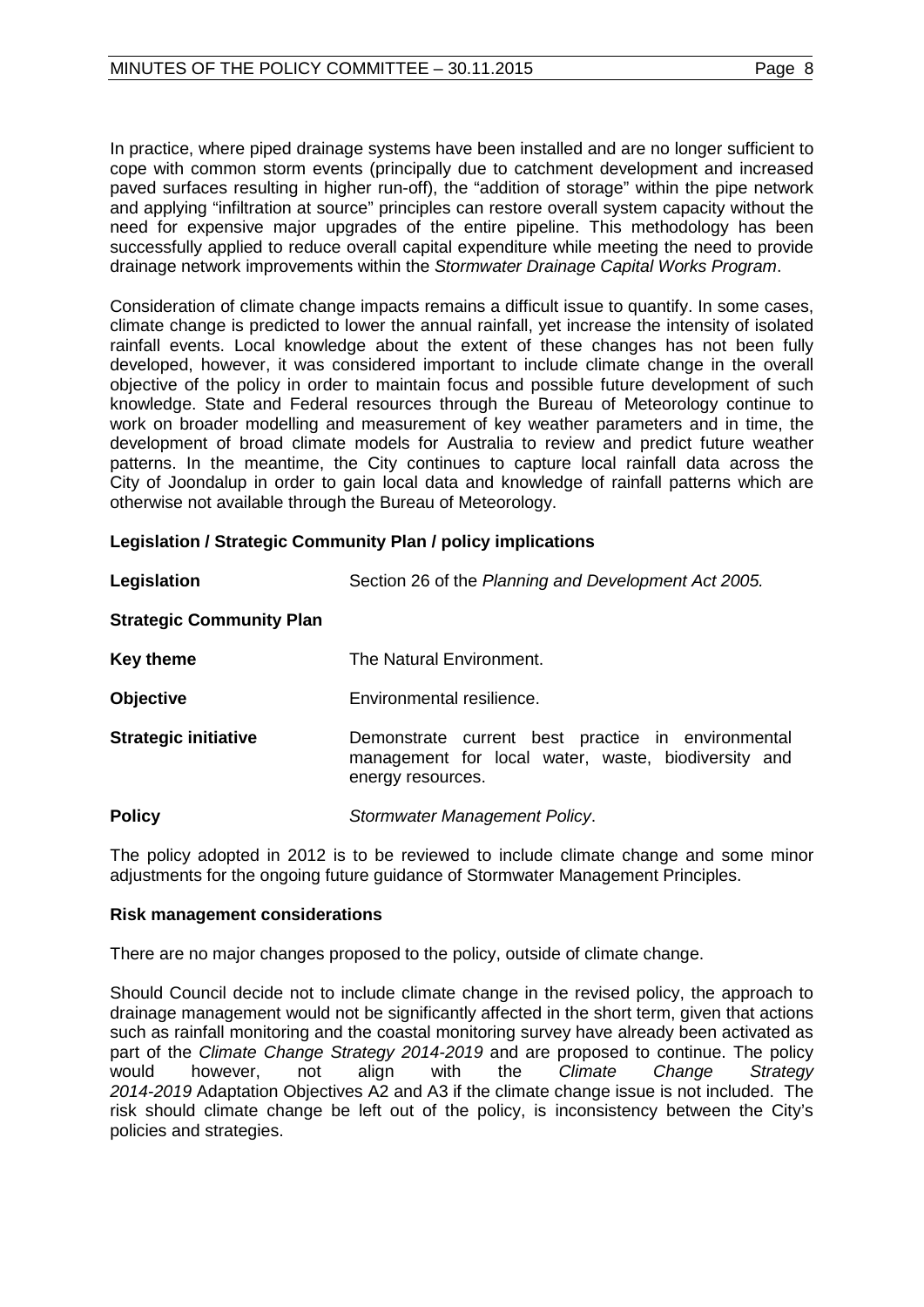The inclusion of climate change in the policy enforces continued consideration and development of knowledge, which can be used in the future for measurement and management of change and the development of appropriate responses to climate change.

The inclusion of climate change brings this policy more in line with the *Climate Change Strategy 2014-2019.*

# **Financial / budget implications**

There are no additional costs foreseen for the immediate future associated with the adoption of the revised *Stormwater Management Policy*. Some additional costs may however occur in the future depending on the findings of future climate change science.

#### **Regional significance**

The revised policy does not immediately impact on the current approach to stormwater management. It does however include or allow for possible future changes based on climate change. The policy is reflective of various regional considerations which are detailed with the City's *Climate Change Strategy 2014-2019*.

#### **Sustainability implications**

#### **Environmental**

Appropriate management of stormwater is important for the continued protection and improvement of stormwater quality for the natural environment as well as management of stormwater volumes for control of storm events and flooding. Continued best practice management of stormwater also seeks to provide quality built outcomes and quality open spaces.

Future knowledge gained from historic data and the continued capture of data may one day prove to be valuable in review of climate change and help to guide future strategies to counter or at least manage change.

#### **Consultation**

Not applicable.

# **COMMENT**

The proposed changes to the policy are considered to be generally of a minor or nominal nature, with review of the reference documents to ensure the policy remains current. The only matter of substance added to the policy is the issue of climate change.

The inclusion of climate change in the policy seeks to align the policy with the City's *Climate Change Strategy 2014-2019*, to provide consistency between the City's adopted policies and strategies. While no immediate implication to current practice is foreseen by adoption of the revised policy, there is potential for future development of climate change science which may result in the need for change to stormwater management practice in the future.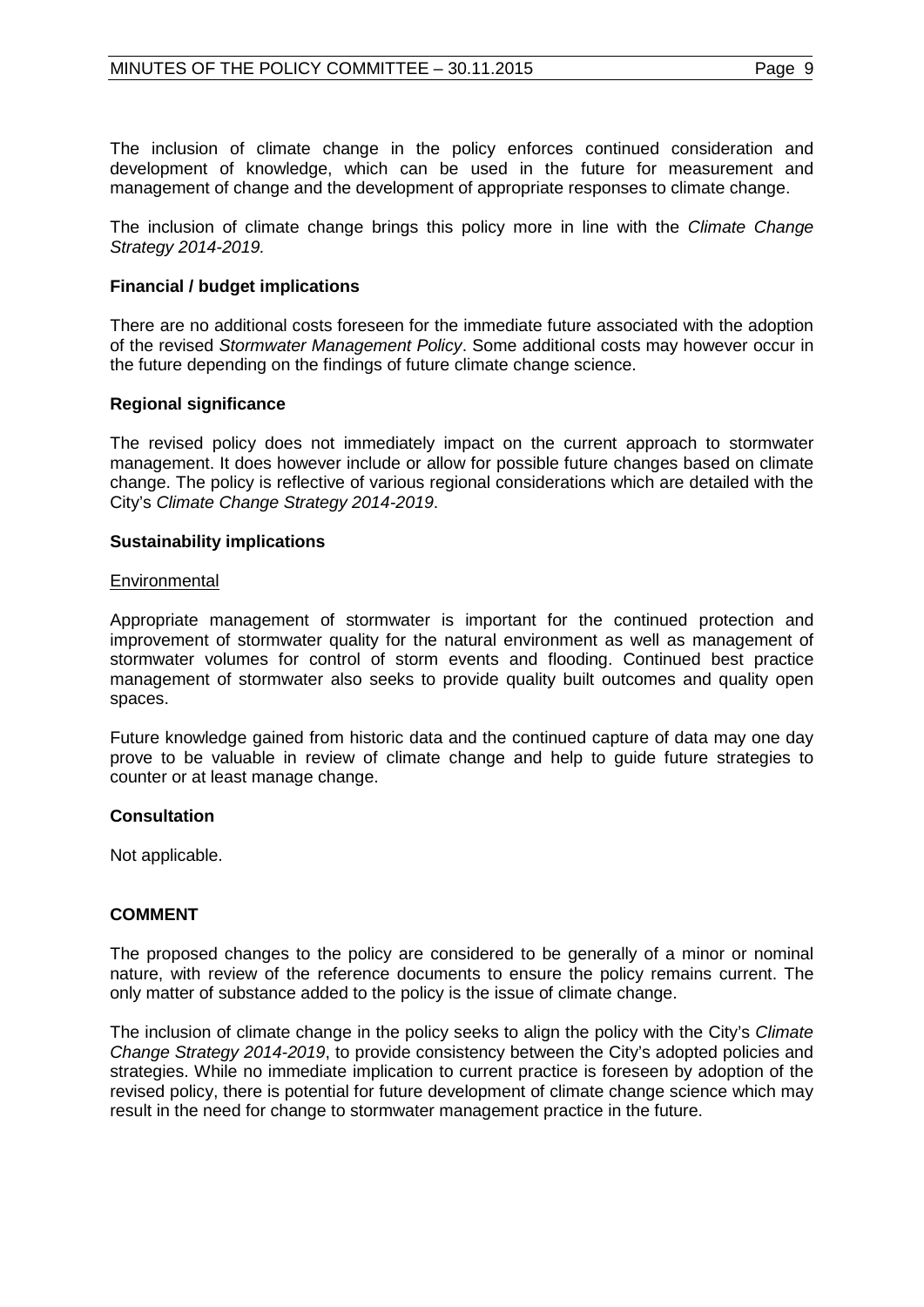# **VOTING REQUIREMENTS**

Simple Majority.

**MOVED Cr Logan, SECONDED Cr Hollywood that Council APPROVES the proposed amendments to the** *Stormwater Management Policy* **as detailed in Attachment 1 to this Report.**

# The Motion was Put and **CARRIED** (6/0)

**In favour of the Motion:** Crs Gobbert, Fishwick, Hollywood, Logan, Norman and Taylor.

*Appendix 1 refers*

*[To access this attachment on electronic document, click here: Attach1agnPOLICY301115.pdf](http://www.joondalup.wa.gov.au/files/committees/POLI/2015/Attach1agnPOLICY301115.pdf)*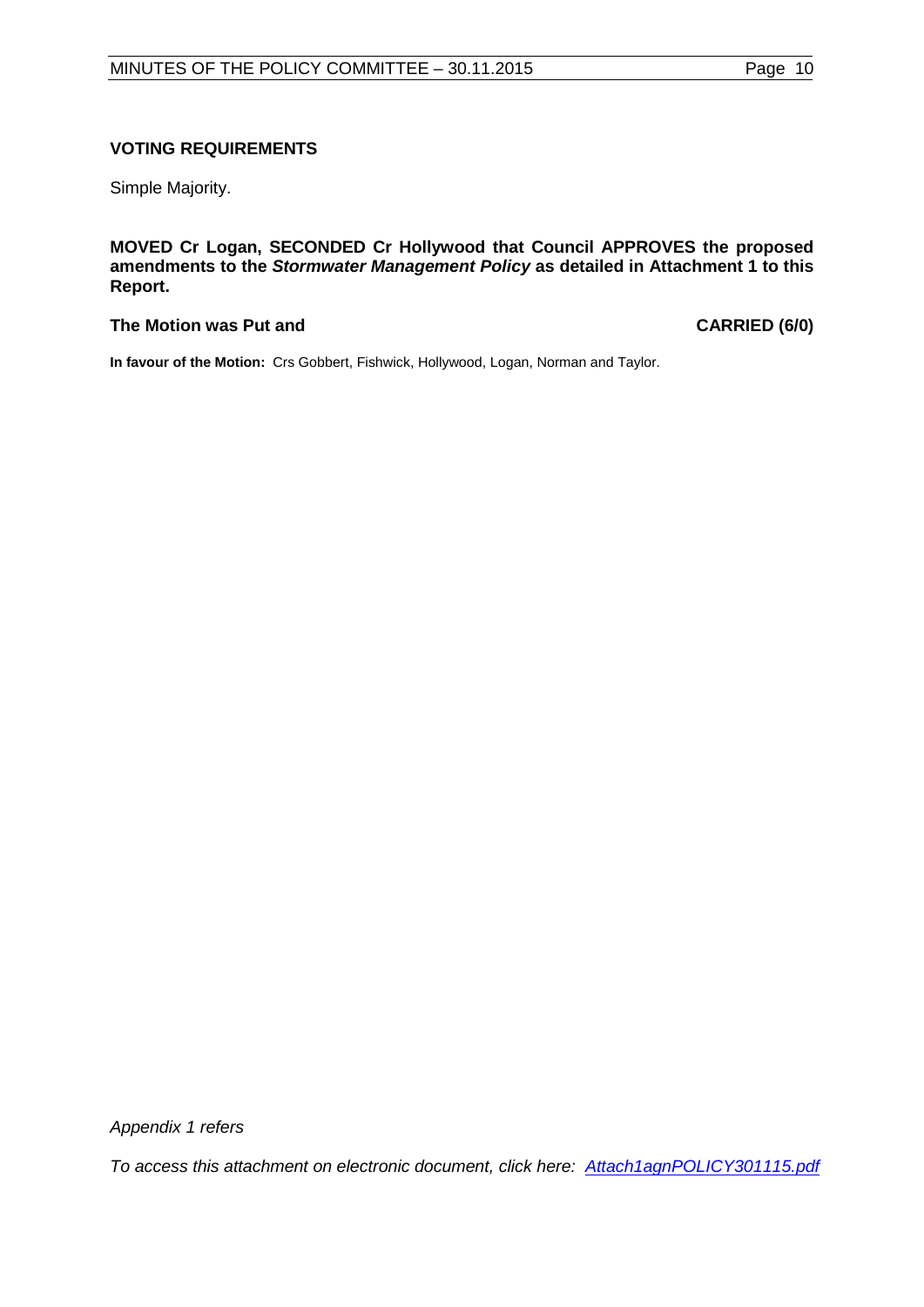## **Declaration of Financial Interest.**

| <b>Name/Position</b>      | <b>Cr Mike Norman.</b>                                        |
|---------------------------|---------------------------------------------------------------|
| <b>Item No./Subject</b>   | Item 2 - Installation of Telecommunications Facilities Policy |
|                           | Review.                                                       |
| <b>Nature of interest</b> | Financial Interest.                                           |
| <b>Extent of Interest</b> | Cr Norman holds Telstra shares in excess of the threshold.    |

*Cr Norman left the meeting at 6.06pm.*

# <span id="page-10-0"></span>**ITEM 2 INSTALLATION OF TELECOMMUNICATIONS FACILITIES POLICY REVIEW**

| <b>WARD:</b>                           | All                                                       |                                                                                          |  |  |  |
|----------------------------------------|-----------------------------------------------------------|------------------------------------------------------------------------------------------|--|--|--|
| <b>RESPONSIBLE</b><br><b>DIRECTOR:</b> | Ms Dale Page<br><b>Planning and Community Development</b> |                                                                                          |  |  |  |
| <b>FILE NUMBER:</b>                    | 101289, 101515                                            |                                                                                          |  |  |  |
| <b>ATTACHMENTS:</b>                    | Attachment 1                                              | Current City of Joondalup Installation of<br><b>Telecommunications Facilities Policy</b> |  |  |  |
|                                        | Attachment 2                                              | $5.2^{\circ}$<br>Planning<br>Policy<br>State<br>Telecommunications Infrastructure        |  |  |  |
|                                        | Attachment 3                                              | Draft Telecommunications Infrastructure<br>Local Planning Policy (tracked changes)       |  |  |  |

# **PURPOSE**

For Council to consider amendments to the City's *Installation of Telecommunications Facilities Policy* in response to the recently released revision of *State Planning Policy 5.2: Telecommunications Infrastructure*.

# **EXECUTIVE SUMMARY**

Following a review and public comment period in October 2014, the Western Australian Planning Commission (WAPC) released the final version of *State Planning Policy 5.2 Telecommunications Infrastructure* (SPP 5.2) in August 2015. The intent of the policy is to balance the need for effective telecommunications services and effective roll-out of networks, with the community interest in protecting the visual character of local areas.

As with the draft version, the final version of SPP 5.2 does not specifically address health and safety matters relating to electromagnetic emissions (EME) and continues to outline policy measures in regard to the assessment of the visual impact of proposed telecommunications infrastructure.

SPP 5.2 also continues to specify that local planning schemes include a definition of telecommunications infrastructure but has gone further to require that telecommunications infrastructure not be designated as a 'use not permitted' or 'X' use by the scheme in any zone and also now prohibits the blanket application of buffer zones and/or setback distances through local planning schemes or local planning policies.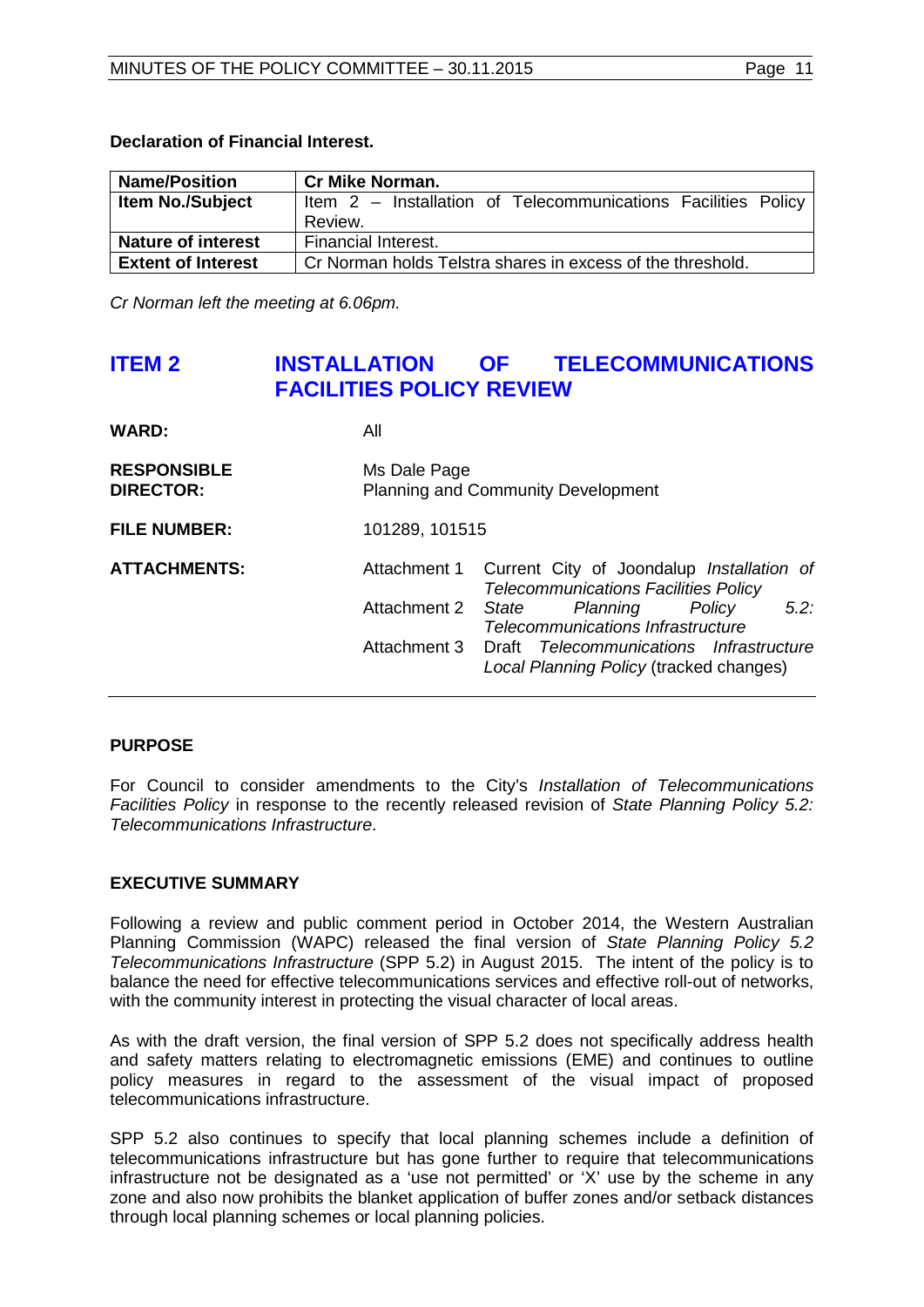The initial version of revised SPP 5.2 contained a limit whereby advertising could occur only to those within a 200 metre radius of proposed infrastructure. The final version of SPP 5.2 has been modified to remove this limit but has included a maximum consultation period of 21 days.

It is considered necessary that the City's policy be amended to remove references to health related matters or EME; clarify that submissions on health or safety grounds cannot be considered and generally improve alignment with SPP 5.2.

It is recommended that Council supports the proposed amendments to the policy to allow it to be advertised for public comment for a period of 21 days.

# **BACKGROUND**

The City's *Installation of Telecommunication Facilities Policy* (Attachment 1 refers) has been in operation since December 2002 when it replaced a moratorium on the installation of telecommunications facilities throughout the City of Joondalup. Since then, the policy has been reviewed once, being August 2012.

In response to the public advertising by the WAPC of draft revised SPP 5.2, at its meeting held on 9 December 2014 (CJ229-12/14 refers), Council resolved to endorse the City's submission and noted that in the event that revised SPP 5.2 was finalised, the City would be required to review its *Installation of Telecommunications Facilities Policy* to ensure consistency with the final version of SPP 5.2.

The City's submission on draft revised SPP 5.2 generally supported the objectives of the draft policy, including the clarification that health and safety matters were not to form part of the planning assessment of telecommunication infrastructure proposals. However, the City's submission was not supportive of the proposed 200 metre limit on public notification, and noted that a maximum setback requirement from boundaries equivalent to the height of the infrastructure may not be adequate in all circumstances.

# **DETAILS**

In order to comply with the final version of SPP 5.2 (Attachment 2 refers), the City's *Installation of Telecommunications Facilities Policy* has been reviewed and amendments proposed (Attachments 3 and 4 refer). Various formatting and wording improvements have been proposed, including a proposed name change to *Telecommunications Infrastructure Local Planning Policy*. This is consistent with the title of SPP 5.2 and the land use 'Telecommunications Infrastructure' which is set out in the *Planning and Development (Local Planning Scheme) Regulations 2015*. The main changes proposed to the policy are outlined below.

#### Health and safety impacts

As with the draft version, the final version of SPP 5.2 specifically does not address health and safety matters relating to EME, which are not considered to be a relevant planning consideration. As a result, reference to the general concern regarding the potential health effects of telecommunications facilities is proposed to be removed from the policy. In its place a statement has been included in the draft policy noting that submissions based on health or safety grounds are unable to be considered in assessing a proposal for telecommunications infrastructure.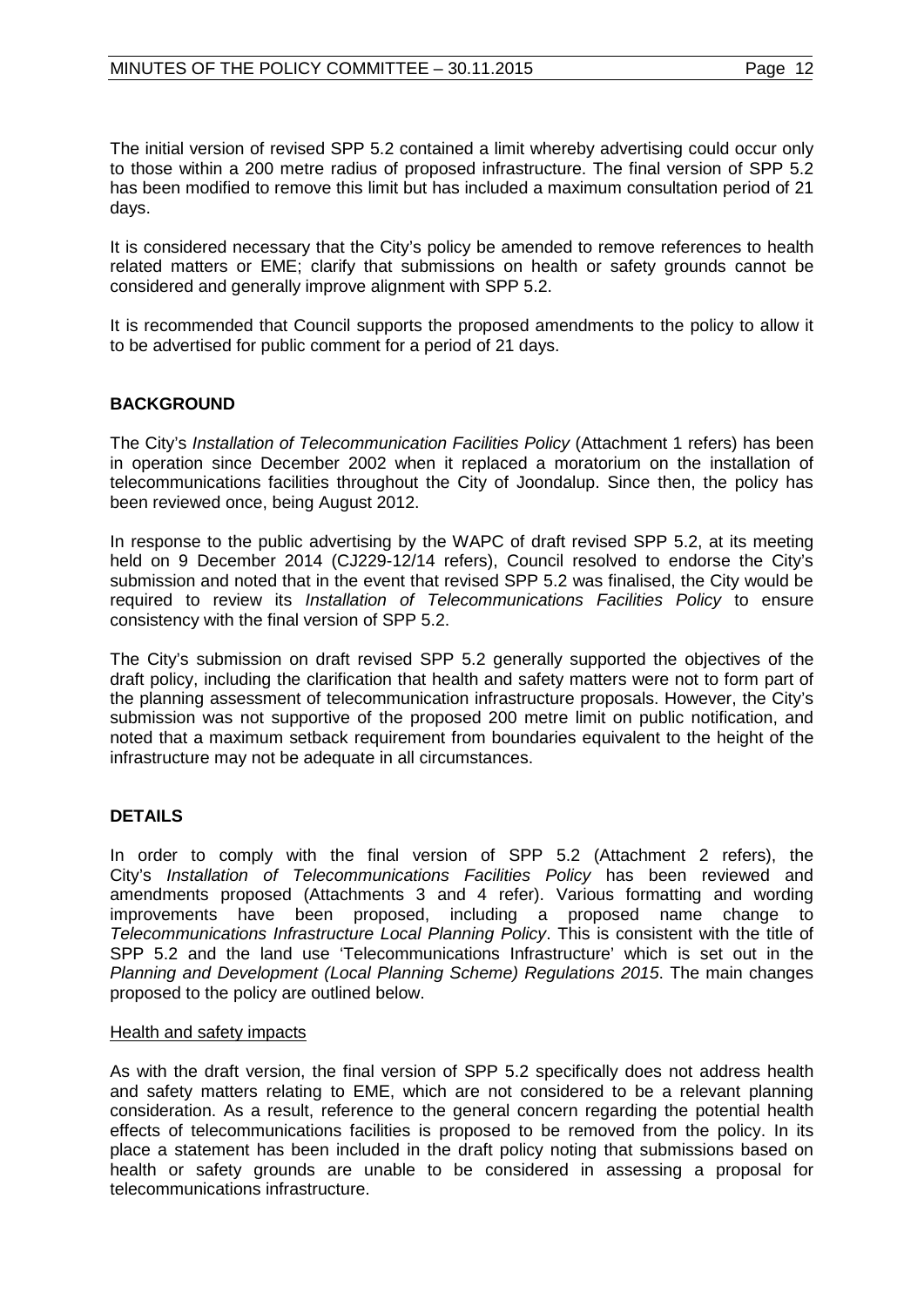# Buffer zones and excluded areas

SPP 5.2 requires that telecommunication infrastructure should be considered on a case by case basis and makes it clear that blanket restricted areas should not be applied through local planning policy. As a result, reference to not supporting the installation of telecommunication facilities unnecessarily close to schools, childcare establishments, hospitals and general residential areas is proposed to be removed from the policy.

#### Advertising period for telecommunication infrastructure applications

The final version of SPP 5.2 has been modified to remove the limit imposed on the advertising to only those within a 200 metre radius limit; however, a maximum consultation period of 21 days has now been included. As such, the advertising period specified by the City's policy has been reduced from 30 days to 21 days. It is proposed to retain the public notification area of a 400 metre radius from the proposed telecommunications infrastructure.

#### **Exemptions**

In addition to the existing exemptions under the *Telecommunication Act 1997*, SPP 5.2 recommends that local governments consider exempting telecommunications infrastructure from the requirement for development approval where:

- the infrastructure has a maximum height of 30 metres above finished ground level
- the proposal complies with the policy measures outlined in SPP 5.2.

However, the City considers it appropriate that all proposals for telecommunications infrastructure undergo assessment in regard to the potential visual impact they may have and, therefore, the City does not intend to make this use a land use that is exempt from the need for development approval at this time.

# Visual impact

The principal area of planning assessment of telecommunication infrastructure relates to potential visual impacts. Issues relating to potential visual impacts are valid planning considerations and continue to be incorporated in the City's policy. SPP 5.2 states that the visual impact of development proposals should be made on a case by case basis. This, together with not permitting buffer zones and/or setback distances through local planning schemes or local planning policies, provides limited ability to provide specific guidance within the City's policy on visual impact issues.

It is proposed that the City's policy will continue to require due regard be given to topography of the site and surrounding area, the size, height and type of the proposed facility, the location and density of surrounding vegetation, and the general visibility of the proposal from surrounding development.

# **Issues and options considered**

Council has the option to:

- advertise the amended *Installation of Telecommunications Facilities Policy* (renamed *Telecommunications Infrastructure Local Planning Policy*), with or without further modifications
	- or
- retain the *Installation of Telecommunications Facilities Policy* without amendment.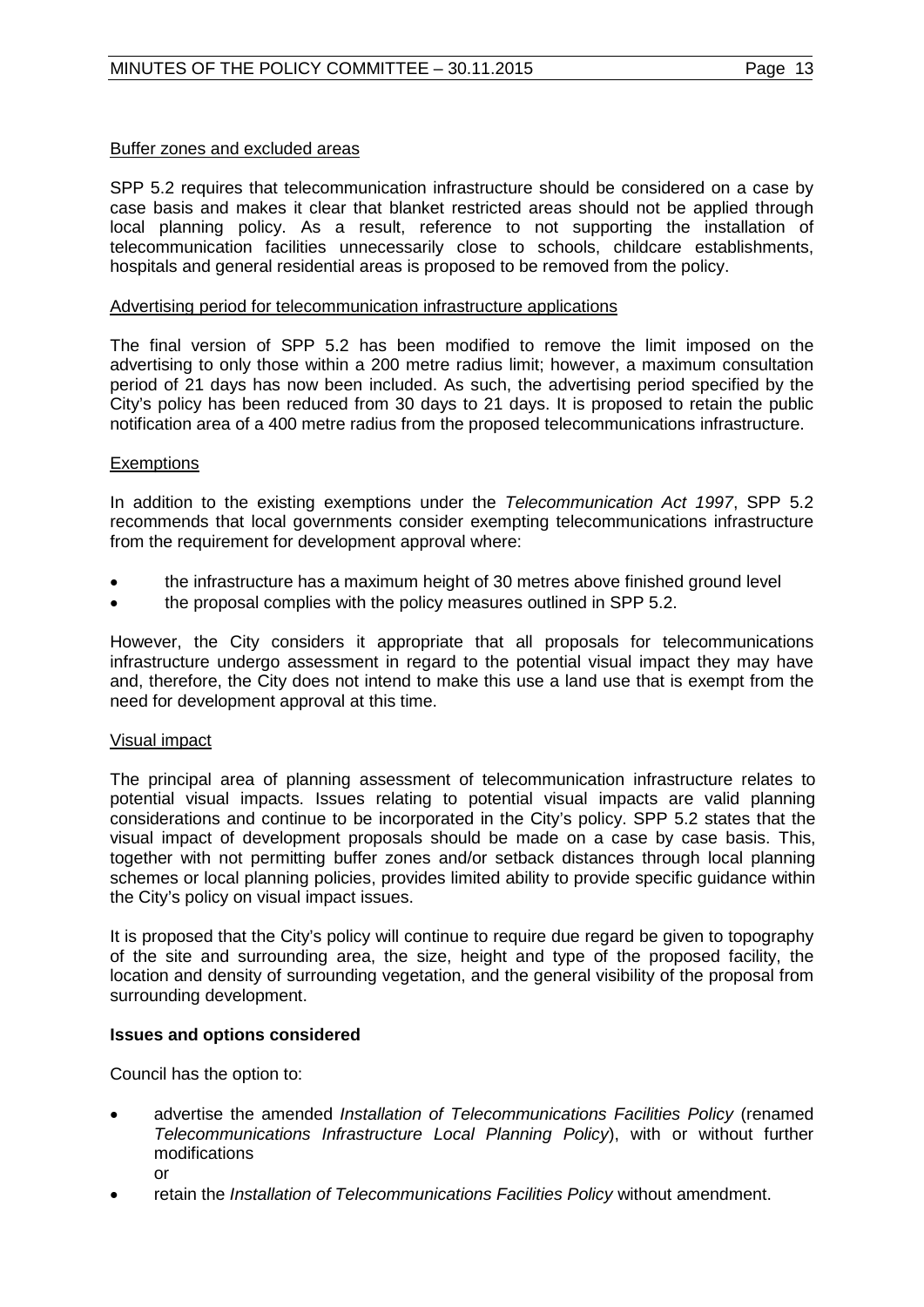# **Legislation / Strategic Community Plan / policy implications**

| Legislation | Telecommunications Act 1997.                             |
|-------------|----------------------------------------------------------|
|             | Telecommunications (Low-impact Facilities) Determination |
|             | Act 1997.                                                |
|             | Planning and Development Act 2005.                       |
|             | City of Joondalup District Planning Scheme No. 2.        |
|             | Planning and Development (Local Planning Scheme)         |
|             | Regulations 2015.                                        |

# **Strategic Community Plan**

| Key theme                   | <b>Quality Urban Environment.</b>                                                                    |  |  |  |  |
|-----------------------------|------------------------------------------------------------------------------------------------------|--|--|--|--|
| <b>Objective</b>            | Quality built outcomes.                                                                              |  |  |  |  |
| <b>Strategic initiative</b> | Buildings and landscaping is suitable for the immediate<br>environment and reflect community values. |  |  |  |  |
| Key theme                   | Economic Prosperity, Vibrancy and Growth.                                                            |  |  |  |  |
| <b>Objective</b>            | Business capacity.                                                                                   |  |  |  |  |
| <b>Strategic initiative</b> | opportunities for<br>Actively<br>improving<br>seek<br>local<br>communication network infrastructure. |  |  |  |  |
| <b>Policy</b>               | Installation of Telecommunications Facilities Policy.                                                |  |  |  |  |

# **Risk Management considerations**

Given that the provisions of SPP 5.2 will prevail over non-aligned local planning policies, there is an onus on the City to ensure that its policy functions within the policy framework and intent of SPP 5.2. In instances where the policies are not aligned there is the risk that the State Administrative Tribunal will not uphold decisions of Council based on the local planning policy in circumstances where the proposal would otherwise comply with SPP 5.2.

# **Financial / budget implications**

The costs associated with any public advertising and notice of any final adoption will be approximately \$1,000.

# **Regional Significance**

Not applicable.

# **Sustainability implications**

One of the key strategic initiatives of the City's *Strategic Community Plan 2012 – 2022* is to actively seek opportunities for improving local communication network infrastructure. SPP 5.2 seeks to facilitate more cost-effective and timely planning, assessment and determination of proposals for telecommunications infrastructure across Western Australia. The challenge, however, is to balance this objective with the visual impact of telecommunication infrastructure on the public realm, adjoining landowners, surrounding residents and the community in general.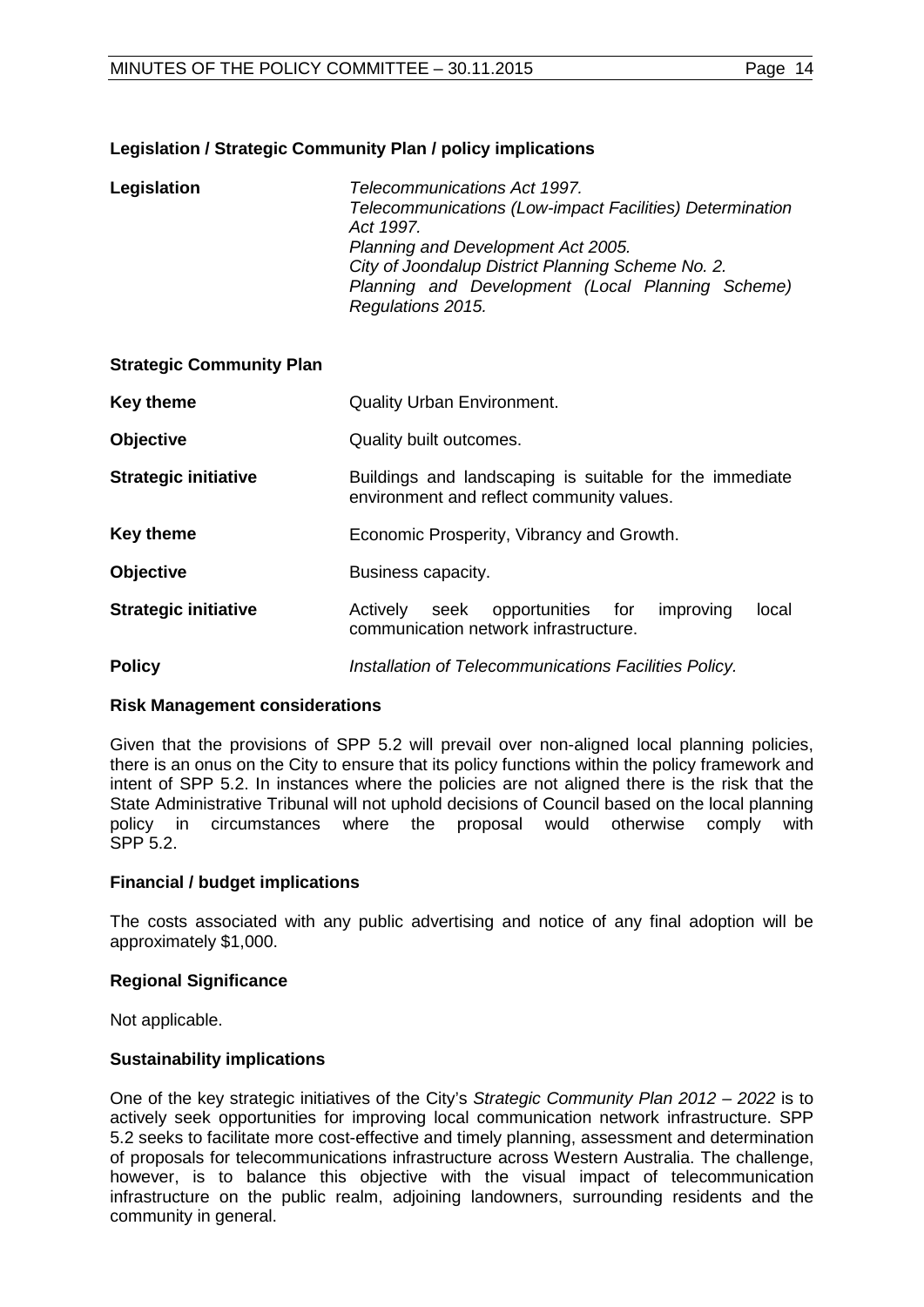# **Consultation**

The deemed provisions as set out in the *Planning and Development (Local Planning Scheme) Regulations 2015* requires a new policy or non-minor amendment to a policy to be advertised for public comment for a period of not less than 21 days. Any proposed amendment to the existing policy would be advertised for 21 days as follows:

- A notice published in the local newspaper.
- A notice and documents placed on the City's website.

If, in the opinion of the City, the policy is inconsistent with any State planning policy, then notice of the proposed policy is to be given to the Commission. The proposed revisions to the City's policy are not considered to be inconsistent with SPP 5.2.

# **COMMENT**

As the review of SPP 5.2 has now been finalised, a review of the City's *Installation of Telecommunications Facilities Policy* has been undertaken and a number of inconsistencies indentified as outlined in this Report.

It is therefore recommended that Council advertise the draft revised *Telecommunications Infrastructure Local Planning Policy* for public comment for a period of 21 days.

# **VOTING REQUIREMENTS**

Simple Majority.

**MOVED Cr Gobbert, SECONDED Cr Logan that Council, in accordance with Clauses 3, 4 And 5 of Schedule 2 of the** *Planning and Development (Local Planning Schemes) Regulations 2015,* **PREPARES and ADVERTISES the amendments to the** *Installation of Telecommunications Facilities Policy,* **including the proposed renaming of the policy to** *'Telecommunications Infrastructure Local Planning Policy'***, as shown in Attachment 3 to this Report, for a period of 21 days.**

# **The Motion was Put and CARRIED (5/0) CARRIED (5/0)**

**In favour of the Motion:** Crs Gobbert, Fishwick, Hollywood, Logan and Taylor.

*Cr Norman returned to the meeting at 6.17pm.*

*Appendix 2 refers*

*[To access this attachment on electronic document, click here: Attach2agnPOLICY301115.pdf](http://www.joondalup.wa.gov.au/files/committees/POLI/2015/Attach2agnPOLICY301115.pdf)*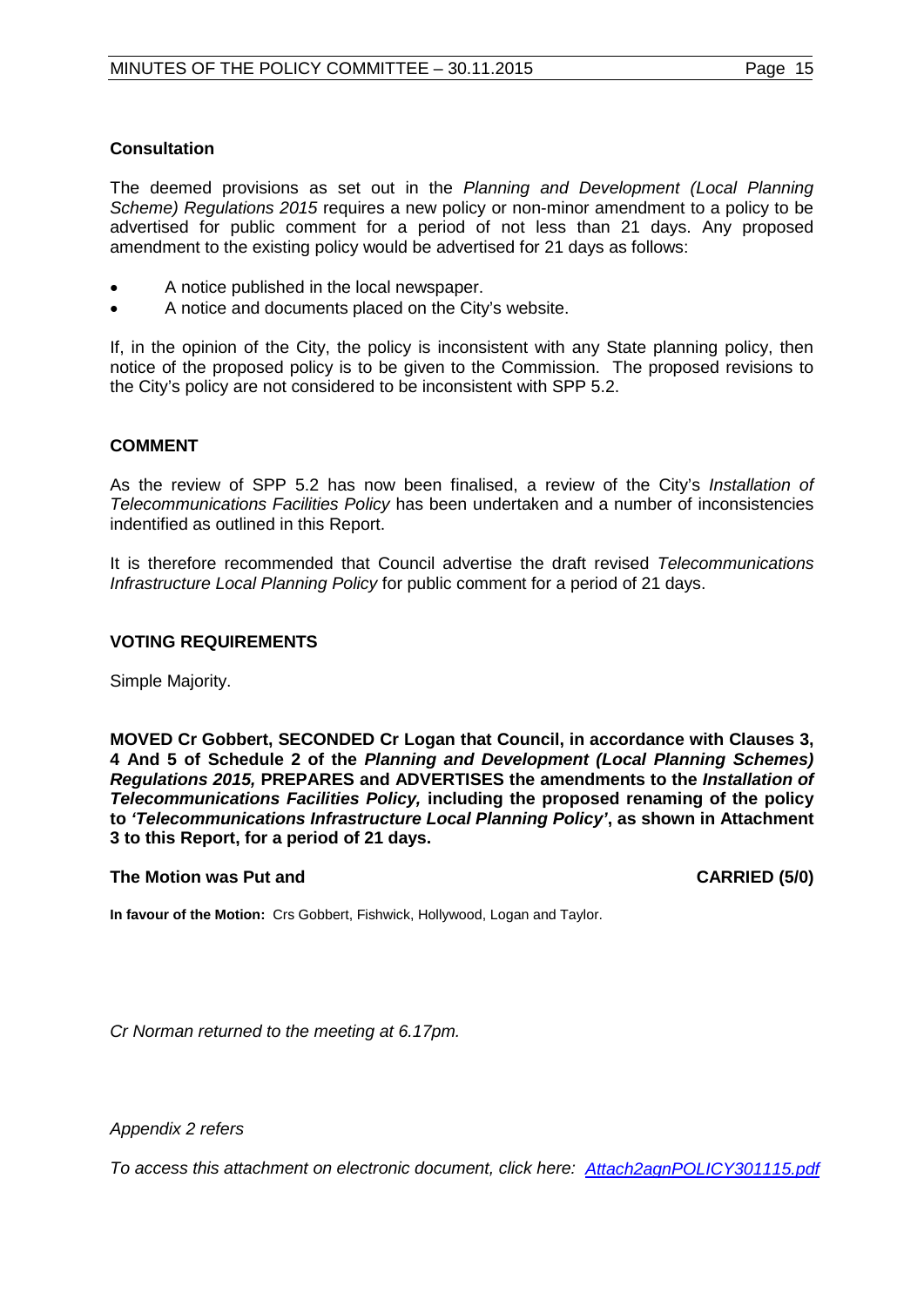<span id="page-15-0"></span>

| ITEM 3 |                    |  |  | DRAFT RESIDENTIAL DEVELOPMENT LOCAL             |
|--------|--------------------|--|--|-------------------------------------------------|
|        |                    |  |  | <b>PLANNING POLICY AND DRAFT HEIGHT OF NON-</b> |
|        |                    |  |  | RESIDENTIAL BUILDINGS LOCAL PLANNING            |
|        |                    |  |  | POLICY – CONSIDERATION FOLLOWING                |
|        | <b>ADVERTISING</b> |  |  |                                                 |

| <b>WARD</b>                           | All                                                       |                                                                                                                                                                |
|---------------------------------------|-----------------------------------------------------------|----------------------------------------------------------------------------------------------------------------------------------------------------------------|
| <b>RESPONSIBLE</b><br><b>DIRECTOR</b> | Ms Dale Page<br><b>Planning and Community Development</b> |                                                                                                                                                                |
| <b>FILE NUMBER</b>                    | 104919, 101515                                            |                                                                                                                                                                |
| <b>ATTACHMENT</b>                     | Attachment 1                                              | Advertised draft Residential Development<br><b>Local Planning Policy</b>                                                                                       |
|                                       | <b>Attachment 2</b>                                       | Advertised draft Height of Non -<br>Residential Buildings Local Planning<br>Policy                                                                             |
|                                       | Attachment 3                                              | Draft Residential Development Local<br>Planning Policy including modifications<br>made after advertising (changes not<br>tracked but main changes highlighted) |
|                                       | Attachment 4                                              | Modified Height of Non - Residential<br><b>Buildings Local Planning Policy</b>                                                                                 |
|                                       | Attachment 5                                              | Modified (final) Residential Development<br><b>Local Planning Policy</b>                                                                                       |
|                                       | Attachment 6                                              | Indicative height drawings                                                                                                                                     |
|                                       | Attachment 7                                              | Indicative streetscape drawings                                                                                                                                |
| <b>AUTHORITY / DISCRETION</b>         | schemes and policies.                                     | Legislative - includes the adoption of local laws, planning                                                                                                    |

# **PURPOSE**

For Council to consider the draft *Residential Development Local Planning Policy* and the draft *Height of Non-Residential Buildings Local Planning Policy* following advertising and to decide whether or not to adopt the policies as final. These policies will implement the outstanding recommendations of the City's *Local Housing Strategy* (LHS).

# **EXECUTIVE SUMMARY**

On 12 November 2013, the Western Australian Planning Commission (WAPC) resolved to support the City's LHS for the purpose of guiding future amendments to the City of Joondalup *District Planning Scheme No. 2* (DPS2).

The LHS contains ten recommendations. Eight of these will be implemented via Scheme Amendment No. 73, which was adopted by Council at its meeting held on 31 March 2015 (CJ032-03/15 refers) and forwarded to the WAPC for consideration and determination by the Minister for Planning.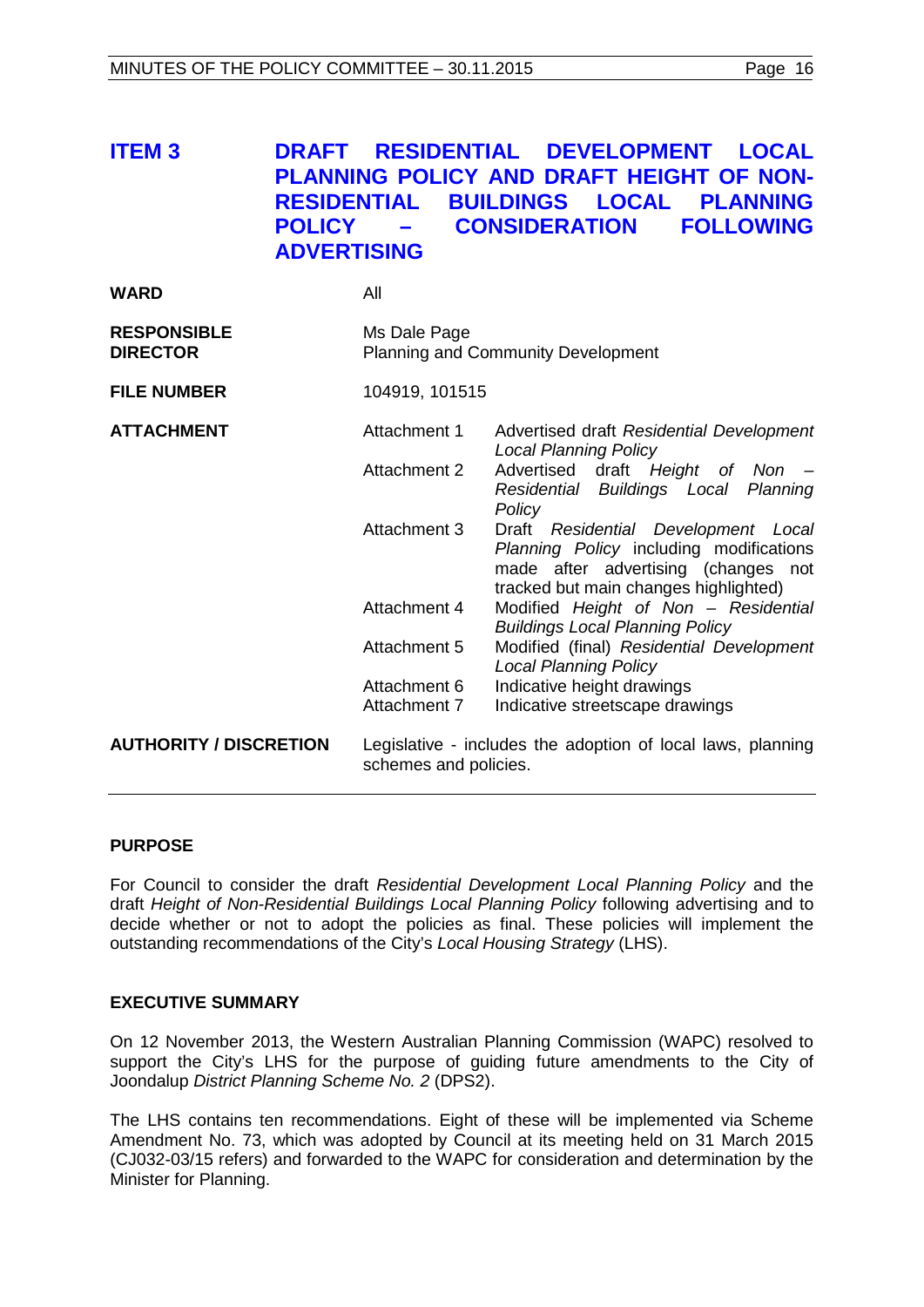At its meeting held on 17 August 2015 (CJ147-08/15 refers), Council considered a report outlining the implementation of the two outstanding LHS recommendations (Recommendations 3 and 6) that were not dealt with through Scheme Amendment No. 73 (CJ147-08/15 refers). These recommendations are to be addressed through the draft *Residential Development Local Planning Policy* and the draft *Height of Non-Residential Buildings Local Planning Policy*, and Council resolved to adopt these two draft policies (included as Attachments 1 and 2 respectively) for the purposes of public advertising. Council also noted that should the policies be implemented, the current *Height and Scale of Buildings within Residential Areas Policy* and the current *Height of Buildings within the Coast Area (Non-Residential Zones) Policy* would be revoked.

The draft policies were advertised for 21 days closing on 8 October 2015. A total of 29 submissions were received. Following consultation, a number of refinements and modifications have been made to both policies in response to both the submissions received as well as feedback from the Department of Planning on Scheme Amendment No. 73. The modifications are proposed to provide clearer guidance on decision making for residential development.

*It is therefore recommended that Council adopts the Residential Development Local Planning Policy and the Height of Non-Residential Buildings Local Planning Policy as modified, and revokes the Height and Scale of Buildings within Residential Areas and the Height of Buildings within the Coastal Area (Non-Residential Zones) policies.*

# **BACKGROUND**

At its meeting held on 16 April 2013 (CJ044-04/13 refers), Council resolved to adopt the City's revised draft LHS, and the document was subsequently forwarded to the WAPC via the Department of Planning for endorsement. On 12 November 2013, the WAPC resolved to support the LHS for the purposes of guiding future amendments to DPS2.

A scheme amendment to implement eight of the 10 recommendations of the LHS was endorsed by Council for the purposes of public consultation at its meeting held on 10 December 2013 (CJ236-12/13 refers). The WAPC granted its consent to advertise the scheme amendment on 17 October 2014. The City subsequently advertised the scheme amendment for 42 days commencing on 29 October 2014 and concluding on 10 December 2014. Scheme Amendment No. 73 was presented to Council, post consultation, at its meeting held on 31 March 2015 (CJ032-03/15 refers) where it was resolved to adopt the scheme amendment and forward it to the WAPC for the Minister for Planning's consideration of final approval.

The WAPC considered Scheme Amendment No. 73 on 10 November 2015. The recommendation from the Department of Planning was confidential. However, following consideration of Scheme Amendment No. 73 by the WAPC, it is required to be forwarded to the Minister for Planning for determination. It is anticipated that determination of the Scheme Amendment No. 73 will occur during December 2015.

The two outstanding recommendations of the LHS (Recommendations 3 and 6), which were not captured in Scheme Amendment No. 73, are to be implemented via two local planning policies. At its meeting held on 17 August 2015 Council resolved to advertise these two policies, being the draft *Residential Development Local Planning Policy* and the draft *Height of Non-Residential Buildings Local Planning Policy* (CJ147-08/15 refers). The advertised policies are provided at Attachment 1 and 2.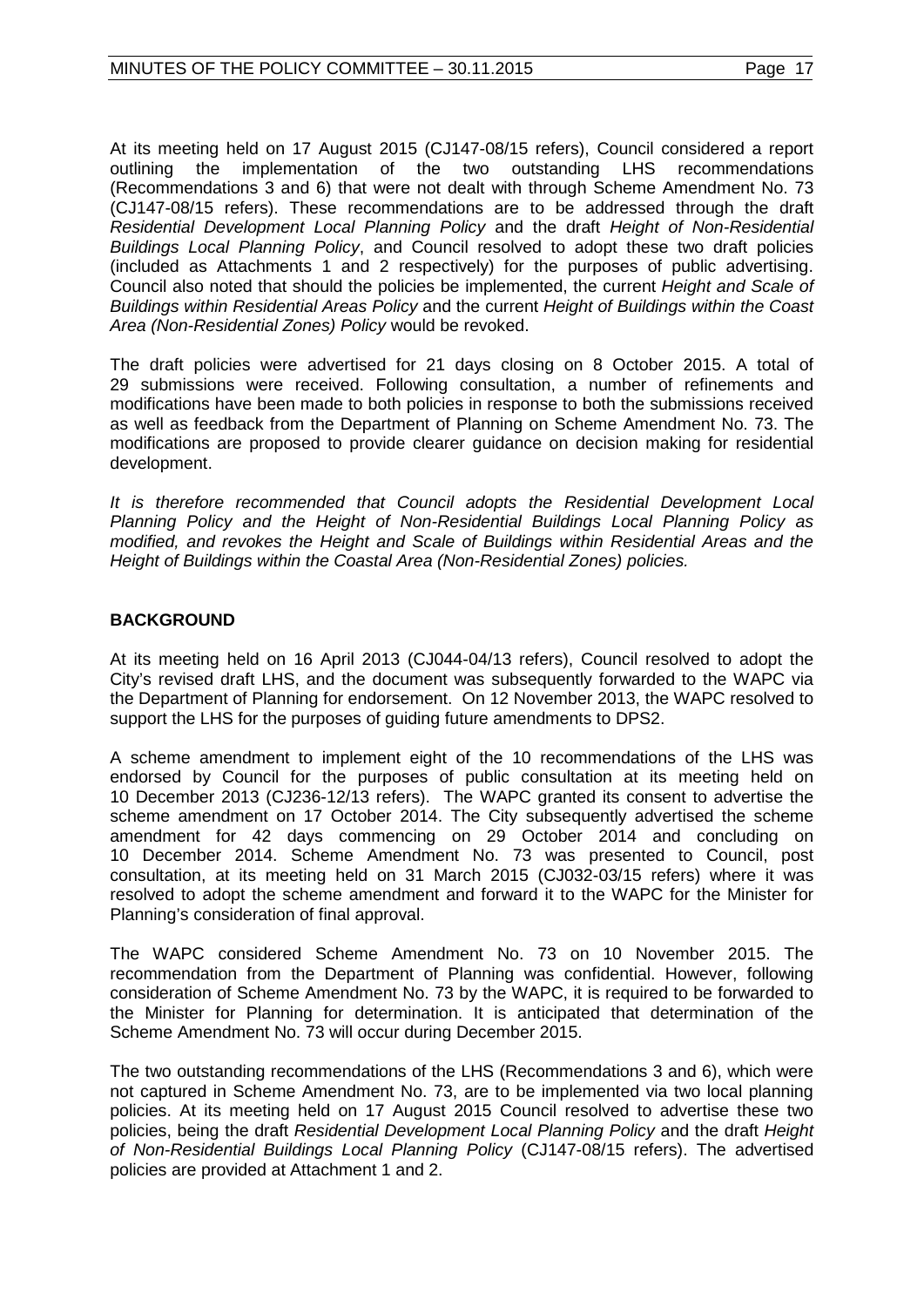It should be noted that these policies will replace the existing *Height and Scale of Buildings in Residential Areas* and *Height of Buildings within the Coastal Area (Non-Residential Zones)*  policies*.* Therefore, should Council resolve to adopt the new policies, these existing policies will need to be revoked.

# **DETAILS**

Following consultation, the *Residential Development Local Planning Policy* and *Height of Non-Residential Buildings Local Planning Policy* have been reviewed and further refined in response to both the submissions received and feedback from the Department of Planning on Scheme Amendment No. 73. The modifications are proposed to provide clearer guidance on decision making for residential development and are outlined below.

#### *Residential Development Local Planning Policy*

The modified version of the draft *Residential Development Local Planning Policy* that was endorsed by Council was advertised for public comment is provided at Attachment 3.

This version of the draft policy is essentially a replacement set of *State Planning Policy 3.1: Residential Design Codes* (R-Codes) provisions, which contains both existing R-Code provisions and new policy provisions and will be used by the City's planners as the "new" set of R-Codes when assessing development applications.

It is proposed however that the final version of the policy that Council is being asked to adopt, removes the current R-Code provisions set out in Tables 1 and 2 that are not proposed to be changed through the policy (Attachment 5 refers). This is to avoid having to change the adopted policy every time the WAPC makes modifications to the R-Codes. As a result, Tables 1 and 2 of the final policy only include those deemed-to-comply provisions and objectives that have changed or are additional to the R-Codes.

It is intended however to make the combined working document or "new" set of R-Codes mentioned above and provided at Attachment 3 available to the public, in conjunction with the final adopted policy, to give context to the new provisions and to minimise confusion for land owners and developers.

The other modifications to the policy are detailed below:

#### *Changes to objectives section*

The third and fourth bullet points have been reworded to improve clarity, however the intent of the objectives remain unchanged.

#### *Changes to authority section*

The *Planning and Development (Local Planning Schemes) Regulations 2015* (the Regulations) came into effect on 19 October 2015 and replaced sections of DPS2, including Part 8 relating to Local Planning Policies. As a result, the authority section of the policy has been updated to reflect the relevant section of the Regulations that are applicable to the preparation of local planning policies.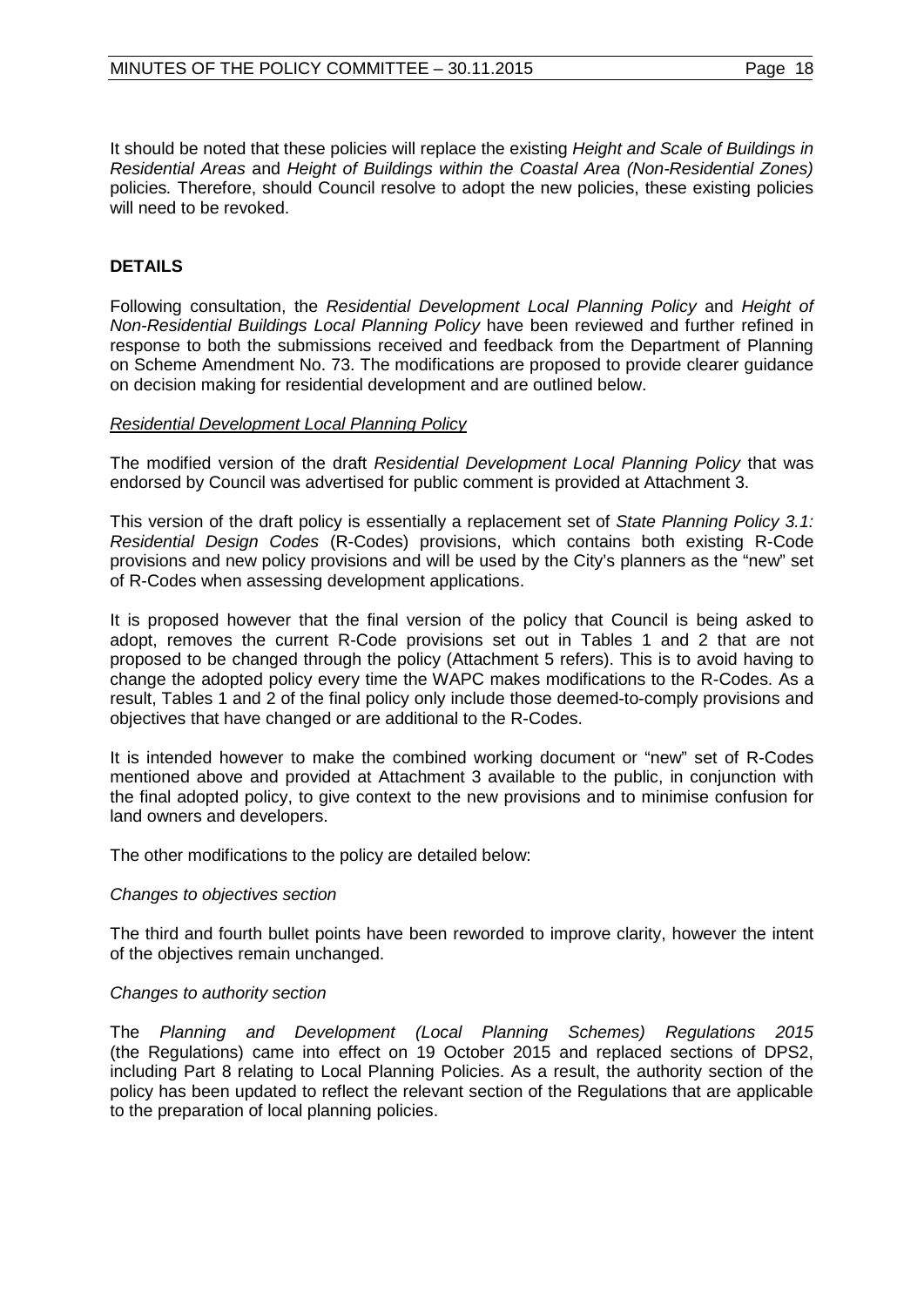#### *Changes to application section*

This section has been modified to include reference to activity centre plans to reflect the introduction of these documents in the Regulations. The wording of this section has also been modified slightly to improve clarity.

#### *Changes to definitions*

The definitions used in the policy are required to align with the R-Codes. As a result the definition of 'Approved or Natural Lot Level' has been removed from the policy, with development to be assessed from the 'natural ground level' as defined under the R-Codes, which states: *The levels on a site which precede the proposed development, excluding any site works unless approved by the decision maker or established as part of subdivision of the land preceding development.* This is to ensure consistency in the interpretation of ground level between the policy provisions and the R-Codes.

The definition of storey, which is not included in the R-Codes, has been modified to provide clarity that where the floor level to ceiling (or the floor above) exceeds 3.5 metres it will be treated as more than one storey.

Five new definitions have also been included being *battleaxe leg, battleaxe site, dwelling alignment, verge* and *visual interest*. These definitions have been added to provide clarity where they are used in the policy, particularly the development provisions outlined in the policy tables.

#### *Changes to statement section*

Wording of this section has been updated in response to changes resulting from the Regulations. This section has also been modified to remove explanatory information regarding the policy tables, which has now been included in the details section of the policy.

#### *Changes to details section*

The details section has been expanded to include the dual density provisions recommended to be removed from Scheme Amendment No. 73 by the WAPC. As a result this section has been reformatted with a number of sub-headings added to improve readability.

The *Residential Development Table 1 and Table 2* subsection provides details on the application of the two tables contained within the policy. While the intent remains unchanged, the wording has been modified to provide greater clarity on how the tables apply to residential development.

The *Development at the higher density code for dual-coded lots* subsection sets out specific development provisions that will apply where approval is being sought for development at the higher density code. The policy has been modified to provide clarification that the verge, crossover, on-street parking embayment(s) and upgrades to any retained dwelling(s) shall be in accordance with the requirements of the policy, specifically Schedule 1 and 2. Clarification is also provided on the application of the deemed-to-comply provisions where an adjoining site has not developed at the higher density to make it clear that additional restrictions for higher density development apply in this instance.

The *Neighbour consultation* subsection has been deleted, as community consultation requirements for residential development are set out under the Regulations and R-Codes and these requirements are not able to be modified by a local planning policy.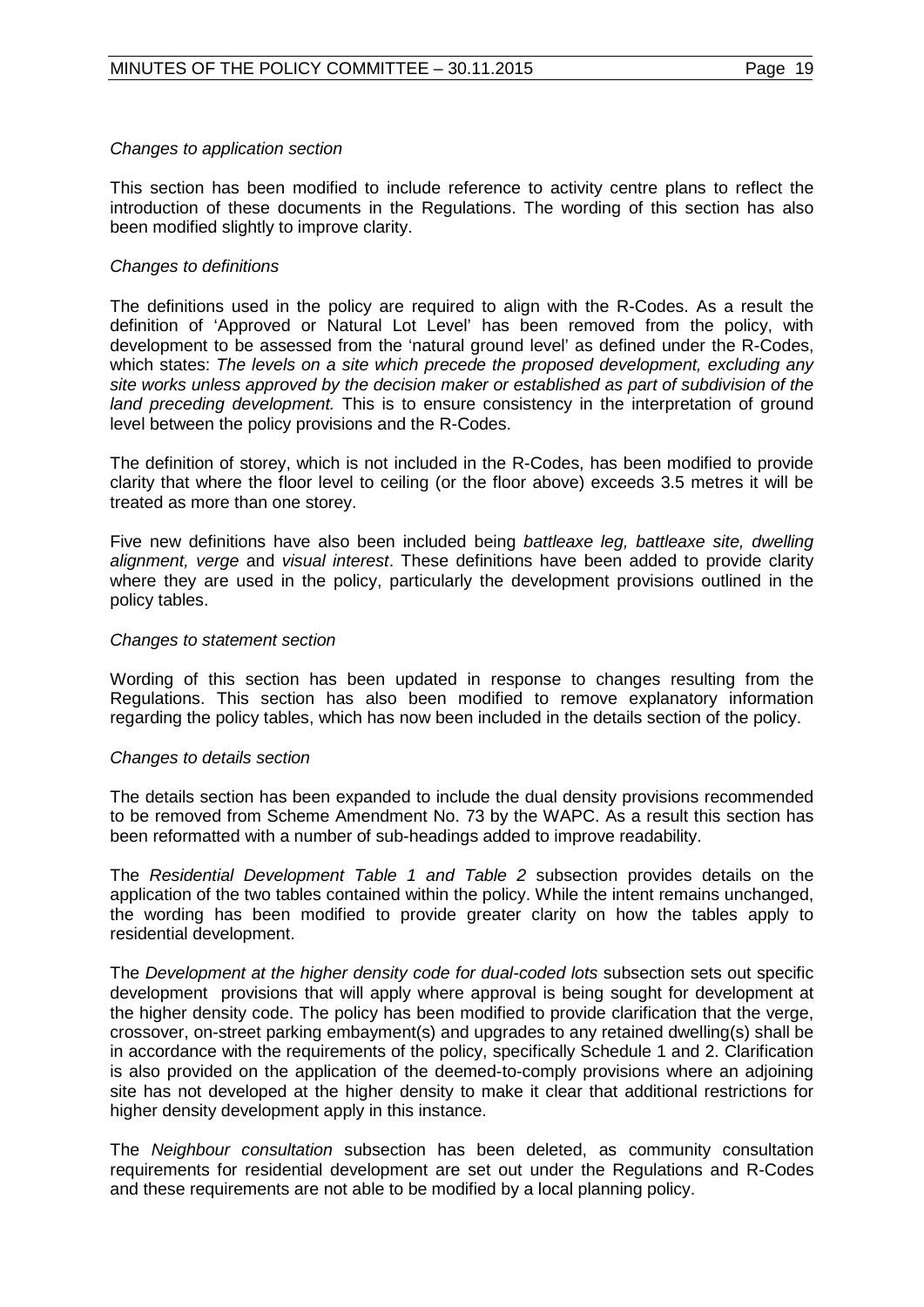#### *General changes to Table 1*

Following consultation, a number of the provisions and objectives of this table have been modified to correct referencing, typographical and grammatical errors; restructure some provisions to align with other parts of the policy and R-Codes; and ensure consistency with other City policies. This includes incorporating the changes to the R-Codes that came in effect on 23 October 2015.

#### *Design quality*

The wording of the deemed-to-comply provisions that were previously drafted to deal with the design of structures like garages, carports, ancillary dwellings (granny flats) and the like has been expanded to apply to all development that is visible from the street. This provision requires all such development to be consistent with any existing development on the site, maintain and enhance the existing character of the local area, and be compatible with the existing and/or desired streetscape.

Gazettal of the new *Planning and Development (Local Planning Schemes) Regulations 2015* (the Regulations) has introduced a new challenge as far as this provision is concerned.

Before gazettal of the Regulations, even if a proposed development met all the deemed-to-comply standards of the R-Codes, but did not meet the requirements of the City's local planning policies, then the proposal needed development approval as per the requirements of the City's DPS2.

Therefore, the advertised version of the draft *Residential Development Local Planning Policy*  included a stand alone provision that required all development visible from the street to match the existing dwelling on site or the street in terms of materials, roof design, roof pitch and colour.

The intention of inclusion of this policy provision was that even if a proposal met all the deemed-to-comply standards of the R-Codes, but was visually unappealing and detracted from the streetscape, the City could compel submission of a development application for the proposal and could refuse it on the basis of design quality.

However, under the new Regulations that became operational on 19 October 2015, 'Single House' development that meets the deemed-to-comply provisions of the R-Codes is automatically exempt from needing development approval, even if it doesn't comply with requirements of a local planning policy.

As a result, the stand alone provision included in the advertised version of the draft policy will no longer be able to be the trigger to require submission of a development application and therefore the policy provisions cannot be applied to these proposed developments by the City's planners.

Consequently, the City believes that the only way to now ensure that design outcomes are considered and managed appropriately is to amend existing deemed-to-comply provisions of the R-Codes (versus introducing the new provisions proposed).

However, the Department of Planning has advised that amending the R-Codes in this manner is not appropriate and has suggested that the City should instead incorporate design objectives and requirements into its local planning scheme.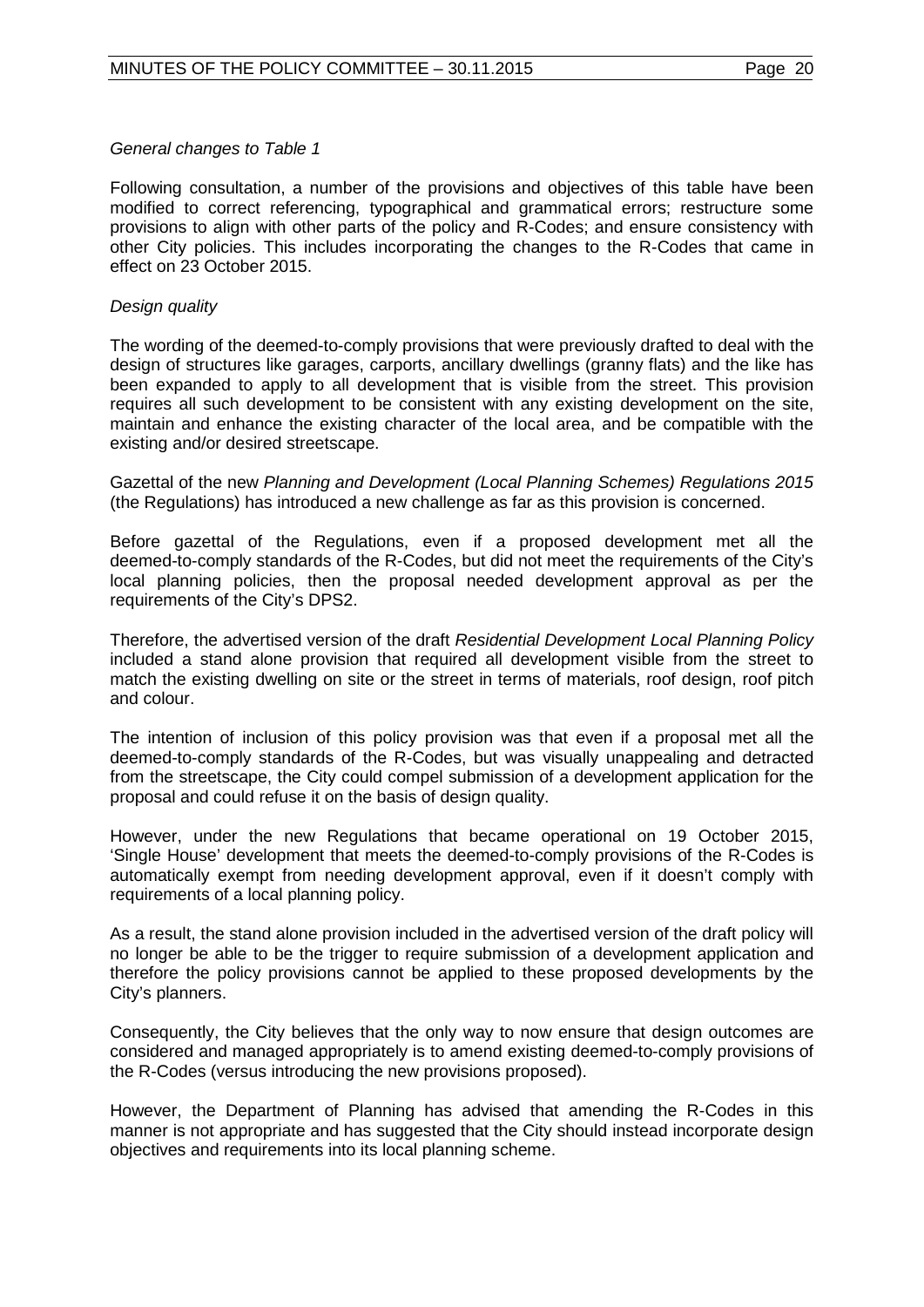The difficulty with this suggestion is that even if this was to occur, these scheme objectives and requirements could not be applied to development if the development is exempt from the need for approval under the new Regulations.

Therefore, contrary to the Department's advice, it is recommended that the deemed-tocomply provisions of the R-Codes be amended through the *Residential Development Local Planning Policy* to include a provision stating that development visible from the street is to be consistent with any existing development on the site; maintain and enhance the existing character of the local area; and be compatible with the existing and/or desired streetscape.

This will ensure that all new development is assessed for compatibility with development on the lot or in the street before it is built. Where a development is considered not to meet this provision it will then need to be the subject of a development application and the design of the development and impact on the streetscape would be assessed on a case by case basis.

The City will also include similar provisions, varying the same deemed-to-comply provisions, in the new local planning scheme.

# *Retaining and fill*

The deemed-to-comply provision that applies to retaining and fill has been modified to include reference to natural ground level, to clarify how the level of excavation or fill is measured. Additional 'Local Housing Objectives' have also been added setting out that where fill is terraced within the street setback area a minimum landscaping strip of 500mm is required to be provided to ensure adequate landscaping can be established, and to ensure that adequate vehicle sightlines are provided.

# *Affordable housing*

Local housing objectives have been added to the Ancillary Dwelling (clause 5.5.1) provisions to ensure that developments that are larger than the deemed-to-comply provision, demonstrate that the development is delivering the same level of affordable housing for the locality.

# *Changes to multiple dwelling requirements - Table 2*

Advice has been received from the Department of Planning that the provisions included as part of Scheme Amendment No. 73 that restrict multiple dwellings to lots over 2,000m² are unlikely to be supported by the Minister. As such, a new Table 2 has been developed to provide guidance on multiple dwelling development with a density code of R40 or greater. The format and approach is consistent with Table 1 of the draft policy and the R-Codes.

The key aspects of Table 2 are:

- Building Height for Multiple Dwellings (Clause 6.1.2) Inclusion of provisions that were previously provided in Table 1, allowing for additional height for Aged or Dependent Persons' multiple dwelling development where lots are of a certain size.
- Street Setback (Clause 6.1.3) The deemed-to-comply provisions for development in a Housing Opportunity Area has been replicated from Table 1 where applicable to R40 or greater development, ensuring that a consistent built form outcome is achieved.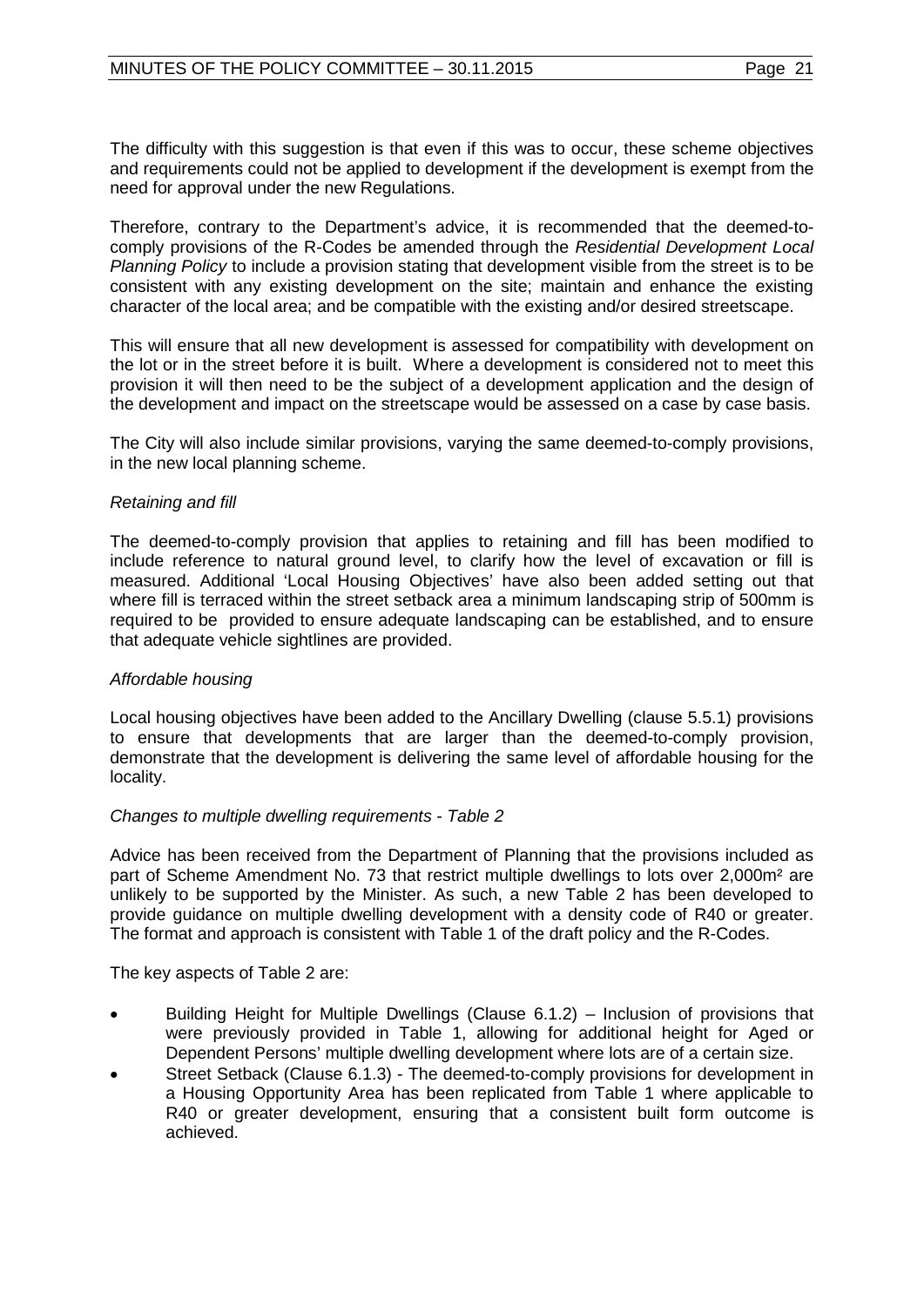Lot Boundary Setback (Clause  $6.1.4$ ) – Deemed-to-comply provisions has been included allowing boundary walls to a height of three metres, and average height of 3.5 metres for two-thirds the length of the boundary. This is consistent with the provisions for single house and grouped dwelling development with a density code of R30 or higher, and will ensure that the amenity of adjoining properties is not compromised by larger boundary walls that would have otherwise been permitted under the deemed-to-comply provision of the R-Codes. Boundary walls that exceed this requirement are still required to be considered on a case by case basis against the corresponding design principle.

# *Height of Non-Residential Buildings Local Planning Policy*

The modified draft *Height of Non-Residential Buildings Local Planning Policy* is provided at Attachment 4. The modifications to this policy are:

- correction of typographical errors
- wording to the authority section to reflect the changes to the Regulations
- as with the modified *Residential Development Policy* the definitions used in the policy are required to align with the *Residential Design Codes* (R-Codes). As such, the definition of Approved or Natural Lot Level has been removed from the policy, with development to be assessed from the natural ground level as defined under the *Residential Design Codes* (R-Codes)
- reference to "as amended" for Table 3 and 4 to reflect any future changes to the R-Codes.

# **Issues and options considered**

Council can either:

- proceed with the policies as advertised (Attachments 1 and 2 refer)
- proceed with the policies with the proposed modifications (Attachments 4 and 5 refer)
- proceed with the policies, with further modification
- or
- not proceed with the draft policies.

# **Legislation / Strategic Community Plan / policy implications**

| Legislation                     | City of Joondalup District Planning Scheme No. 2.<br>Planning and Development (Local Planning Schemes)<br>Regulations 2015.     |
|---------------------------------|---------------------------------------------------------------------------------------------------------------------------------|
| <b>Strategic Community Plan</b> |                                                                                                                                 |
| Key theme                       | <b>Quality Urban Environment.</b>                                                                                               |
| <b>Objective</b>                | Quality built outcomes.                                                                                                         |
| <b>Strategic initiative</b>     | Housing infill and densification is encouraged and<br>enabled through strategic, planning approach in<br>appropriate locations. |
|                                 | The community is able to effectively age-in-place through<br>a diverse mix of facilities and appropriate urban<br>landscapes.   |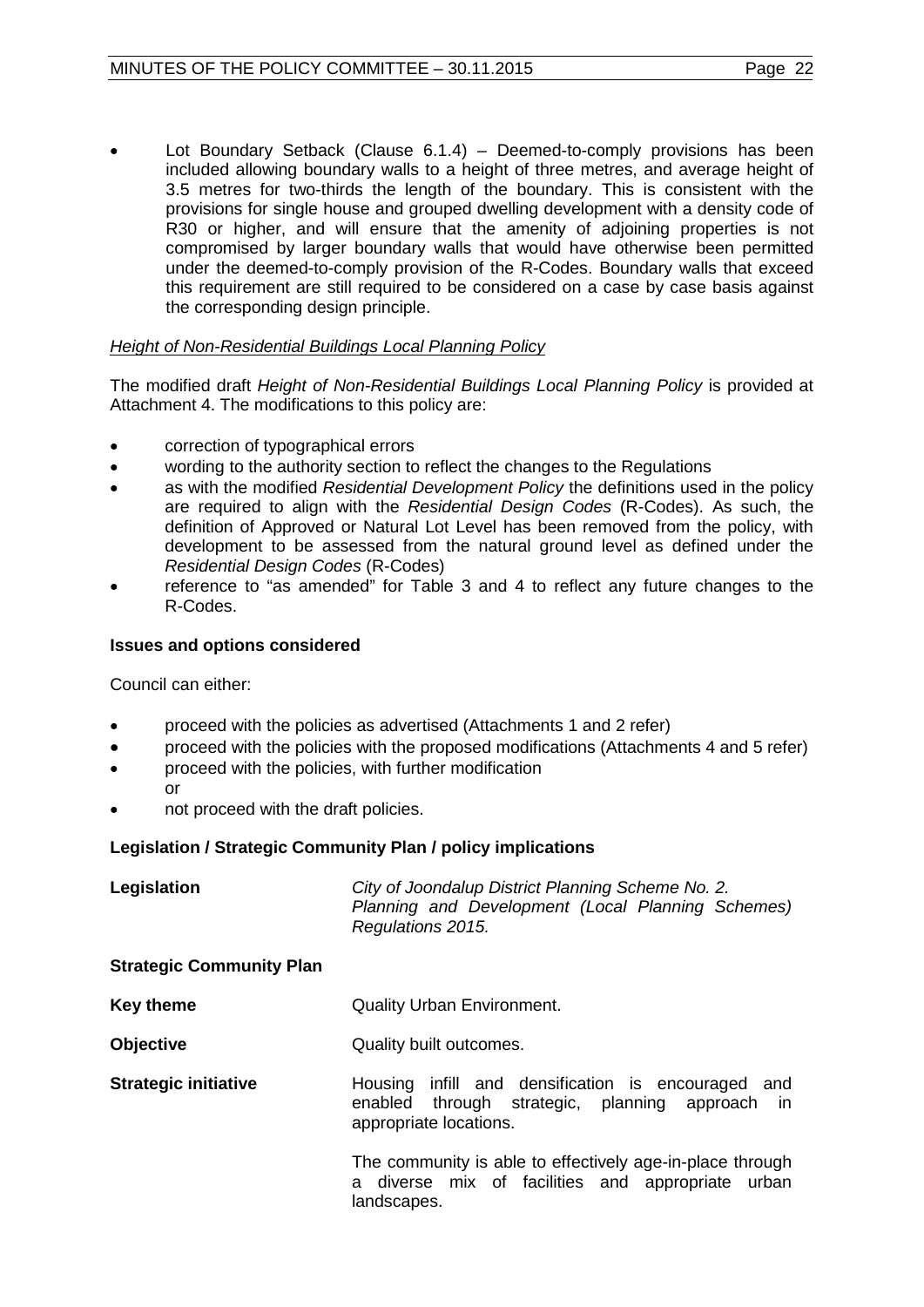**Policy** *State Planning Policy 3.1: Residential Design Codes of Western Australia (R-Codes).*

# *Planning and Development (Local Planning Schemes) Regulations 2015 (the Regulations)*

Schedule 2, Division 2 of the Regulations enable Council to prepare, amend and add to local planning policies that relate to any planning and development matter within the Scheme area, and sets out the procedures to be followed.

# *State Planning Policy 3.1: Residential Design Codes of Western Australia* (R-Codes)

The R-Codes stipulate development provisions for residential development which include aged and dependent persons' dwellings.

Clause 7.3.1 of the R-Codes permits local planning polices to amend or replace certain deemed-to-comply provisions of the R-Codes as well as augment the R-Codes by providing local housing objectives to guide judgements about the merits of proposal for any aspects of residential development.

# **Risk management considerations**

Without the provisions contained within the draft *Residential Development Local Planning Policy* and the draft *Height of Non-Residential Buildings Local Planning Policy,* the City will be unable to effectively implement Recommendations 3 and 6 of the LHS. Furthermore, without appropriate controls in place, development could occur in an ad hoc manner which has the potential to negatively impact the City's streetscapes and on residential amenity should Scheme Amendment No. 73 be gazetted prior to the adoption of the policy.

There is a risk that the WAPC will not impose the City's recommended conditions on subdivision requiring developers to construct the verge parking embayments to the satisfaction of the City. If this was to occur, subdivision and development would be able to occur without the verge parking embayments being provided. This would likely lead to parking occurring on the verge and road, leading to a reduction in the amenity of the City's streetscapes.

There is also a risk that the provisions relating to the design of all development visible from the street may be considered inconsistent with the R-Codes and therefore invalid by the State Administrative Tribunal.

# **Financial / budget implications**

The implementation of the LHS, Scheme Amendment No. 73 and in particular the *Residential Development Local Planning Policy* will generate additional development applications and more complex assessment and compliance procedures, resulting in the demand for additional staffing resources. The required number of additional full time employees is difficult to quantify at this early stage due to uncertainty about the likely uptake of development.

The costs associated with public advertising and notice of any final adoption of the policies will be approximately \$1,000.

# **Regional significance**

Not applicable.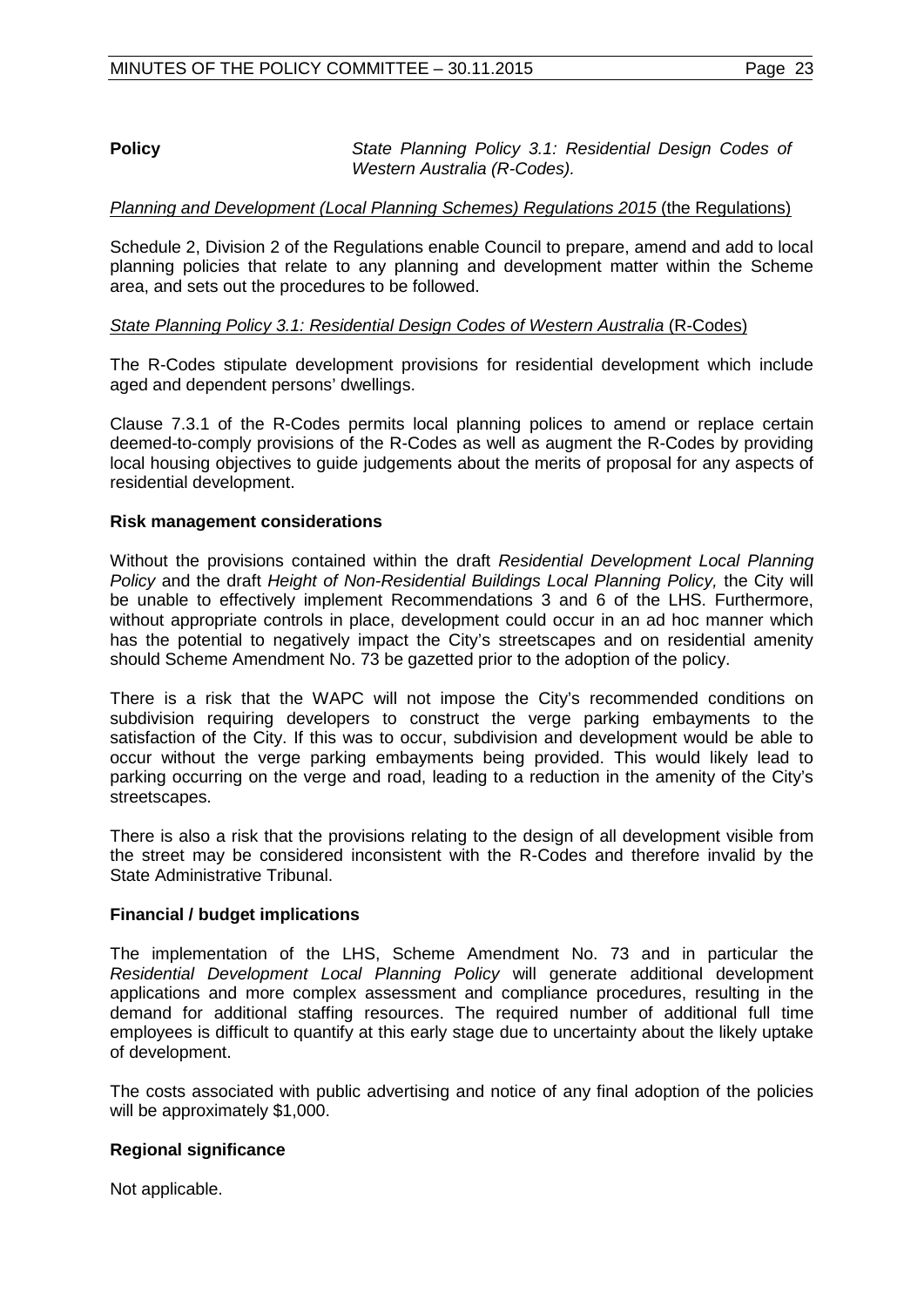# **Sustainability implications**

The increase in the range of residential densities in the City of Joondalup will provide a greater choice of house and land sizes which can cater for a greater range of household types from single persons to large families. This provision of varied lot and dwelling sizes can also offer an increase in affordable housing choices. This will also improve social sustainability as it can assist residents to stay in their community, while changing housing choice to meet their needs throughout their life. The draft *Residential Development Local Planning Policy* and the draft *Height of Non-Residential Buildings Local Planning Policy* will help facilitate this proposed infill while minimising the impact on the existing streetscape.

Further to this, the increased density of the HOAs within appropriate walkable catchments will assist in reducing dependency on the private vehicle and encourage alternative modes of transport such as walking and cycling. This has potential health (social) and energy consumption (environmental) benefits.

A number of provisions have been included in the *Residential Development Local Planning Policy* to encourage environmentally sustainable design outcomes. These include:

- requiring any development with reduced setbacks to provide eaves and allowing eaves, porches, balconies and verandahs to encroach into front setback areas, which will improve passive solar design for new developments
- requiring any development with reduced open space to have at least one large living space with access to winter sunlight, which will improve passive solar design
- requiring trees to be provided in common space for grouped and multiple dwelling sites.

# **Consultation**

The draft policies were advertised for public comment for a period of 21 days, closing on 8 October 2015, by way of:

- a notice published in the *Joondalup Times*
- a notice and documents being placed on the City's website.

A total of 29 submissions were received, with submissions containing comments relating to both policies. This included two submissions from ratepayer associations.

In regard to the draft *Residential Development Local Planning Policy* general comments were received in relation to the:

- ability to create a local planning policy and relationship with the R-Codes
- appropriateness of heights within the Residential Zone
- requirement for proposed development to match existing development
- lack of provisions on energy efficiency
- need for additional definitions
- proposed development provisions
- cost of developing in accordance with the policy
- lack of development examples
- the impact on the streetscape
- the quality of footpaths within the City of Joondalup.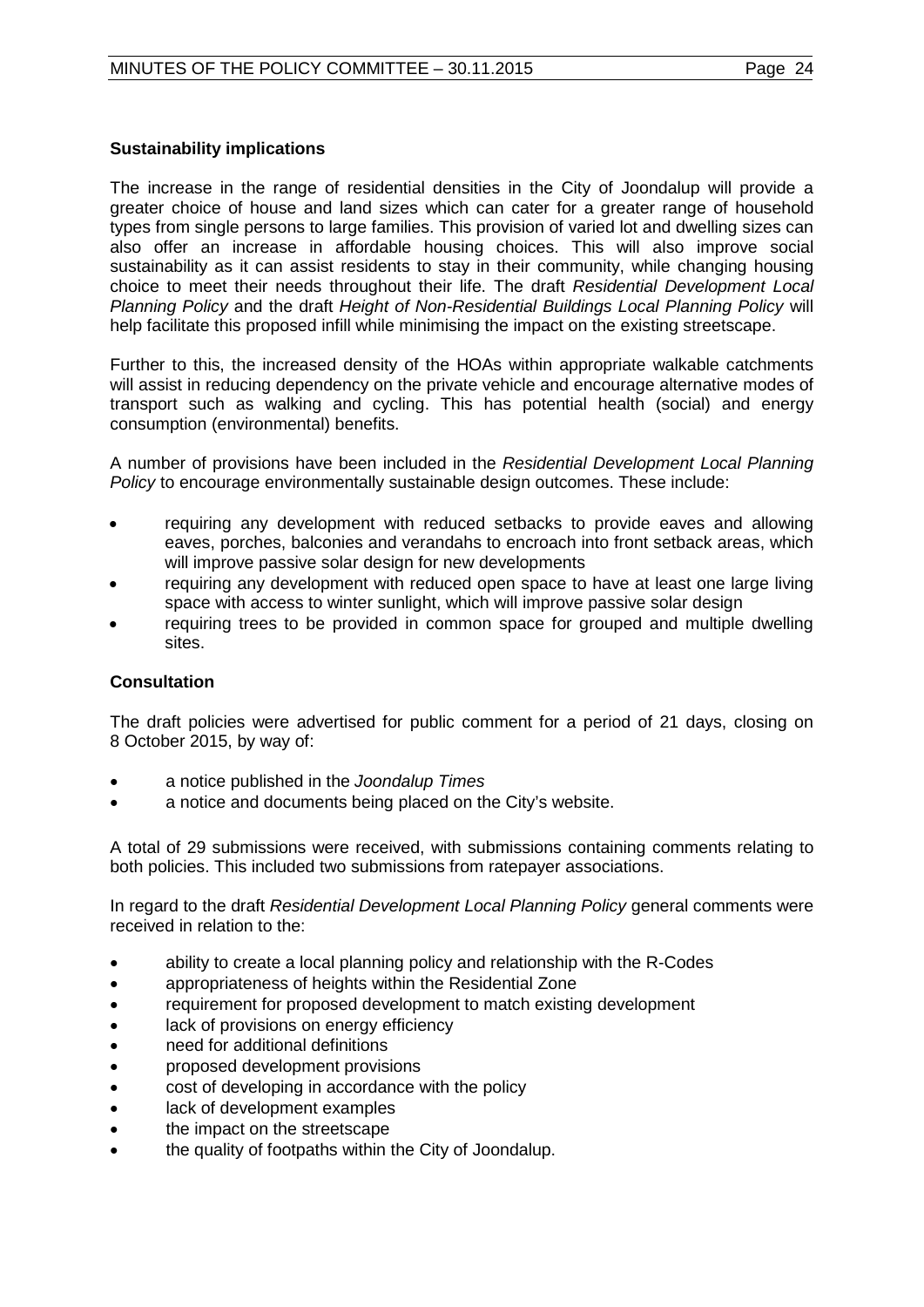In regard to the draft *Height and Scale of Buildings within Residential Areas Policy* general comments were received in relation to:

- maintaining the existing 10 metre height limit within 300 metres of the horizontal shoreline datum
- increasing the 'coastal area' definition to include areas within 600 metres of the horizontal shoreline datum
- the impact of the heights proposed, particularly within coastline areas and commercial areas on lots less than  $1,000m^2$
- incorporating the height requirements into the scheme.

Comments on both policies were in relation to the consultation process undertaken, lack of detailed examples of impact, and impact on future development.

These are discussed in the comments below.

# **COMMENT**

# *Residential Development Local Planning Policy*

The key issues raised in relation to this policy are discussed below:

*Ability to create a local planning policy and relationship with the R-Codes*

Comments were made relating to:

- the ability for a local planning policy to be developed
- the replacement of provisions of the R-Codes that are not able to be modified
- Local Housing Objectives replacing the design principles of the R-Codes.

The ability for a local government to prepare a local planning policy that varies the deemedto-comply provisions of the R-Codes and applies local housing objectives, is set out under and permitted by both the Regulations and the R-Codes themselves. A number of the deemed-to-comply provisions set by the R-Codes cannot be varied without the approval of the WAPC; however, none of these provisions are proposed to be varied by the *Residential Development Local Planning Policy*.

The 'Local Housing Objectives' set out in the Residential Development Tables 1 and 2 are not designed to replace the 'Design Principles' of the R-Codes, but rather provide guidance on the exercise of discretion, and effectively bridge the gap between the very specific<br>deemed-to-comply provisions of the R-Codes and policy and the deemed-to-comply provisions of the R-Codes and policy and the 'Design Principles'. Where a development does not satisfy a 'Local Housing Objective' it will still be assessed against the corresponding 'Design Principle' and 'Objective' as required under the R-Codes. The development of these objectives is in accordance with the R-Codes.

# *Appropriateness of heights within the Residential Zone*

Concerns were raised by submitters regarding the additional heights being permitted under the policies for aged persons' accommodation and land with a density code of R60 and higher.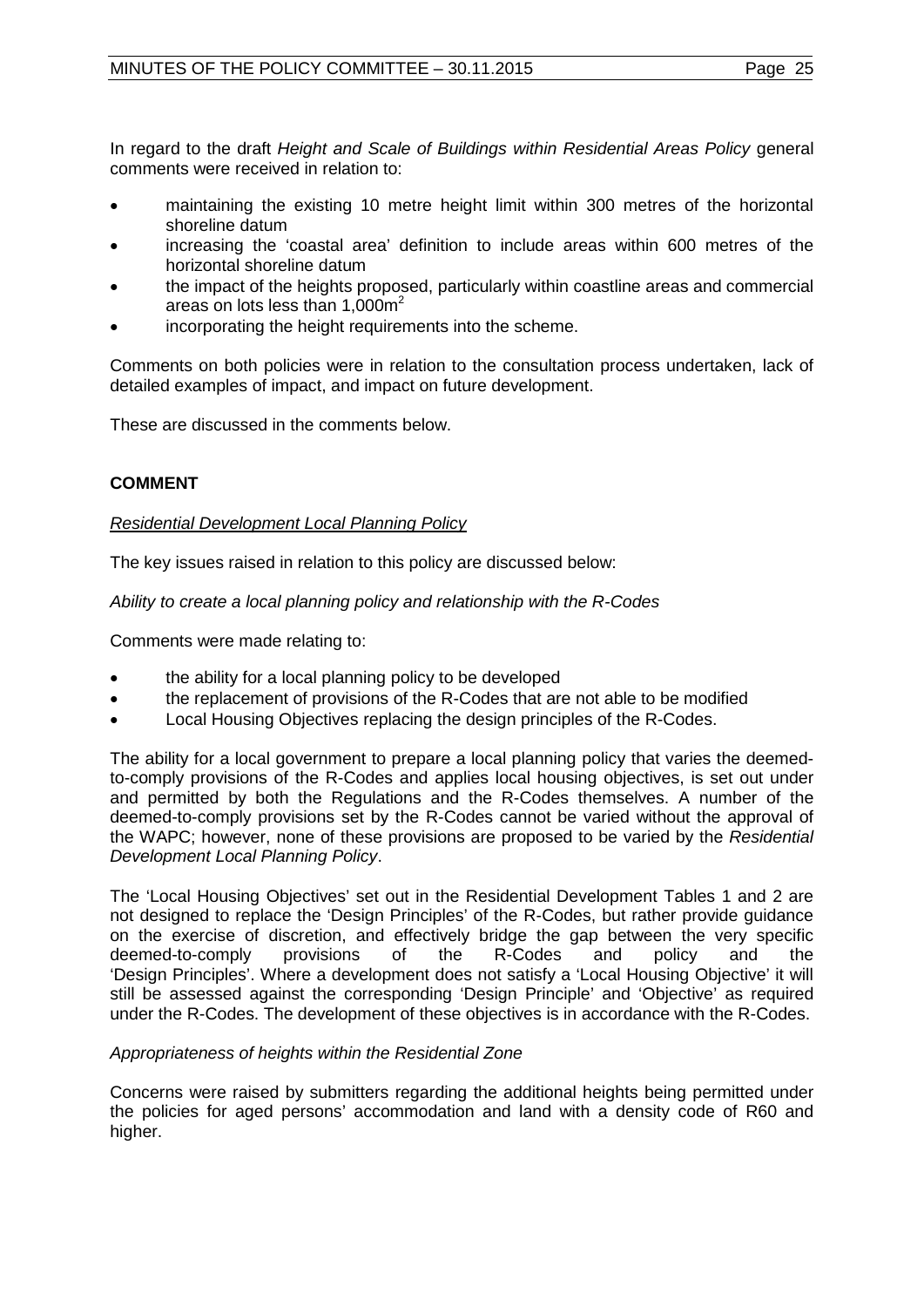As per Recommendation 6 of the LHS, Council and the WAPC supported a review of the existing *Height and Scale of Buildings within Residential Areas Policy* to allow additional height on:

- i) large parcels of land being developed for aged persons' accommodation such as retirement villages
- ii) large parcels of land with a density code of R60 and higher.

The provisions within the policy have been developed to address these recommendations. It is considered that the additional one storey in height proposed through the policies is appropriate for larger parcels of land and aged persons' accommodation. Examples of the maximum building height are provided at Attachment 6.

Furthermore, provisions that are applicable to multiple dwelling development with a density code of R40 and greater have been added to the policy (Table 2 refers), to take into consideration the desired built form outcome for this type of development.

# *Appearance of proposed development in relation to existing development*

Concerns were raised by submitters regarding the requirement for additions to match a retained dwelling, particularly where it is not cost effective or where the existing development on-site is substandard and already detrimental to the desired streetscape outcome. Concerns also related to the ambiguous nature of these provisions and how this would be assessed.

If the existing characters of the City's streetscapes are to be maintained and improved, then the City needs to be able to control the quality of design of buildings, either via scheme provisions or policy provisions, or both.

In some instances, delivering design outcomes that compliment the street and contribute to the local area will add cost to development. However, applying these provisions is considered necessary in order to protect and enhance the amenity of the City's streetscapes.

# *Energy efficiency and sustainability*

Comments were made requesting green star ratings be enforced, and the policy did not adequately provide for sustainable development as indicated within the LHS.

An amendment to the *Planning and Development Act 2005* in 2011 made it clear that requirements covered by the *Building Act 2011*, such as green building standards, cannot be superseded by a planning scheme or local planning policies. As such, the policy cannot include such provisions.

However, a number of provisions have been included in the draft *Residential Development Local Planning Policy* to encourage environmentally sustainable design outcomes. These include requiring any development with reduced setbacks to provide eaves, requiring any development with reduced open space to have a living space with access to winter sunlight; and allowing eaves, porches, balconies and verandahs to encroach into front setback areas. These provisions will improve passive solar design for new developments.

# *Additional definitions*

A number of submissions requested that further clarification be provided on specific terms used within the policies.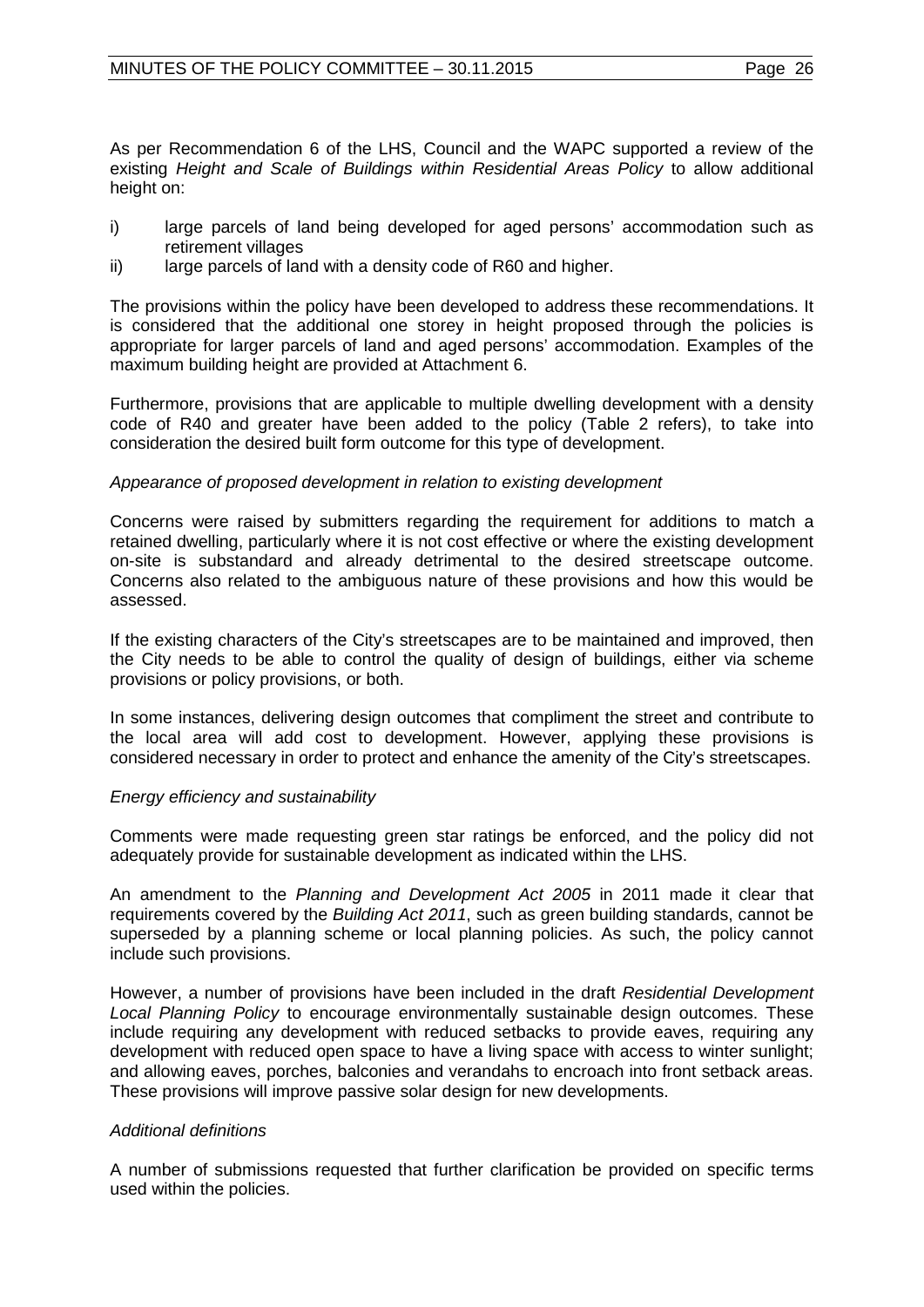The policies have subsequently been modified and where considered appropriate additional definitions have been included as set out under the details section of this report.

*Onerous nature of development provisions, development and subdivision conditions, and associated costs*

Concerns were raised by some submitters regarding the impact the policy provisions would have on the viability of development. Specifically comments were raised stating that:

- the development provisions were onerous and would inhibit development at the higher density due to requirements such as:
	- o the cost associated with providing infrastructure within the verge, such as visitor parking
	- o the cost associated with upgrades to the existing dwelling, such as the removal of asbestos fencing
	- o the cost associated with the design and construction of new development
- no analysis has been undertaken to determine the costs and impacts associated with developing in accordance with the policy, and whether development at the higher density can be appropriately designed to meet the deemed-to-comply provisions.

The purpose of the LHS is to meet the future needs of the community while maintaining and enhancing the character and amenity of the existing residential areas. While in certain circumstances additional costs will be associated with developing at the higher density, the provisions are considered necessary to ensure that developments and the streetscapes are upgraded to achieve the desired outcomes of the LHS and enhance the amenity of these areas.

# *Provision of development examples*

Comments were made that no examples have been provided demonstrating the height of development in the context of existing streetscapes.

Examples of building height were provided in the report to Council on 17 August 2015 (CJ147-08/15 refers) and are also provided at Attachment 6 and 7 to this report. It is considered that the heights proposed through the policy appropriately consider the impact on surrounding areas, and align with the recommendations of the LHS.

# *Quality of footpaths*

Comments were made that the existing footpaths within the City of Joondalup were inadequate and all footpaths needed to be upgraded.

The policy relates to applications for development and subdivision approval. The policy does not relate to infrastructure maintenance such as footpath upgrades, which is determined through the City's *Capital Works Program* and *20 Year Strategic Financial Plan*.

#### *Height of Non-Residential Buildings Local Planning Policy*

Comments were made:

- supporting the current 10 metre height limit within 300 metres of the coastline
- requesting that the definition of 'coastal area' include areas within 600 metres of the horizontal shoreline datum, rather than 300 metres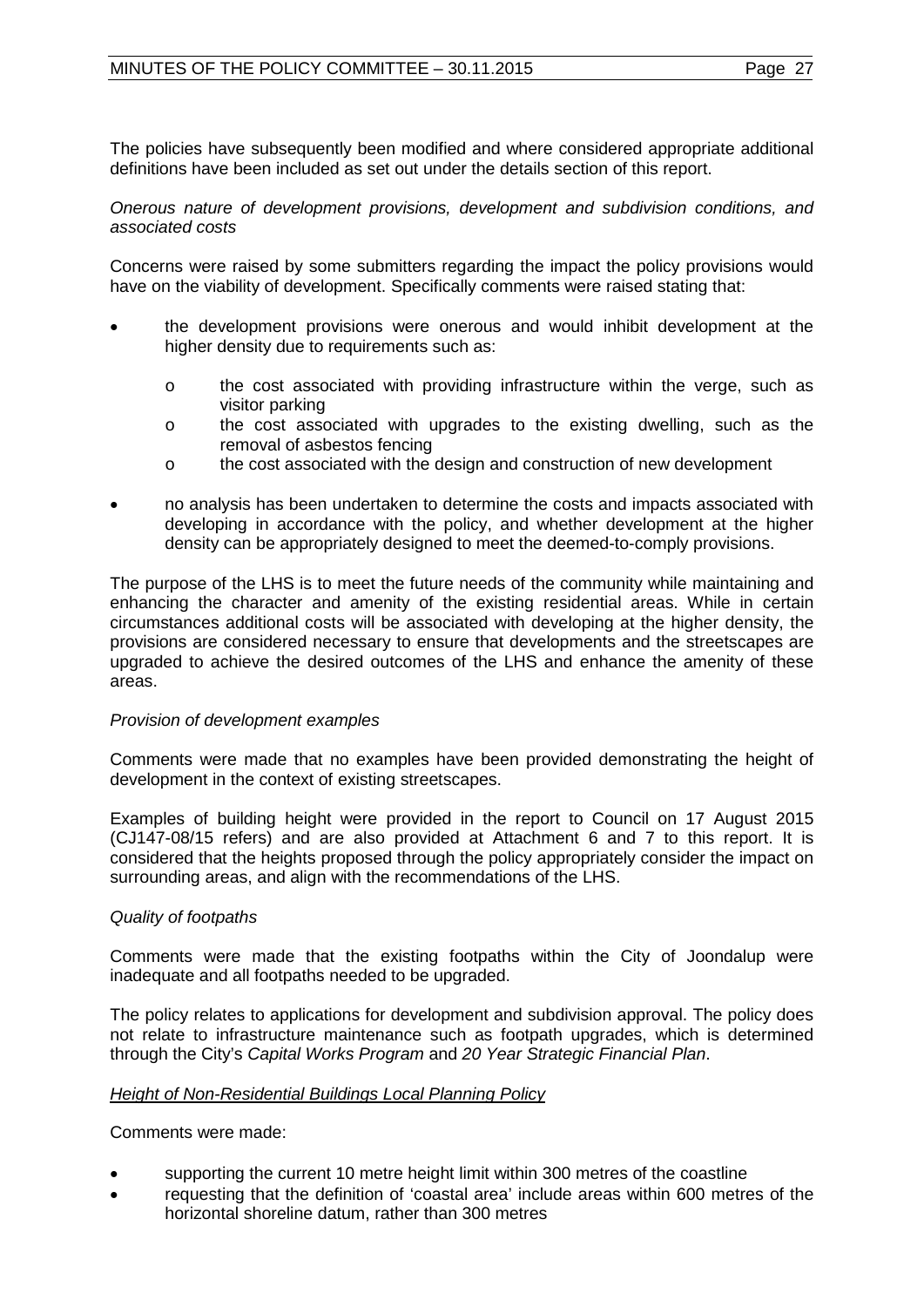- the impact of the heights proposed within commercial areas on lots less than  $1,000m^2$
- requesting heights be incorporated into DPS2 rather than a local planning policy to avoid inconsistency, and DPS2 could contain provisions that the height may only be increased with community support
- raising concern that development to these heights would create impacts on traffic congestion, child safety and amenity.

A number of comments received appeared to largely relate to the draft *Sorrento Local Activity Centre Structure Plan,* which is currently on hold pending the submission of a community consultation and engagement plan by the applicant and engagement of the community by the applicant in relation to the draft structure plan. It is unclear at this stage whether the applicant will make changes to the draft structure plan as a result of this responses received during this consultation process.

As outlined in the report on 17 August 2015 (CJ147-08/15 refers), the City has previously sought to progress an amendment to DPS2 to include height limits. However, the then Minister for Planning and Infrastructure advised of concerns regarding the 'blanket' approach to height control, particularly along the City's coastal areas, and refused to grant final approval. As such, height controls have been retained in a local planning policy.

The definition of 'coastal area' is defined under *State Planning Policy 2.6* and therefore the 300 metre distance is required to maintain consistency.

It is considered that the heights proposed through the policy appropriately consider the impact on surrounding areas. This includes provisions requiring non-residential buildings to be of a lesser height where development is within six metres of an adjoining 'Residential' zoned lot.

Matters regarding traffic congestion and child safety are not specifically a result of building height, and would need to be assessed separately as part of any structure plan, local development plan or application for development approval.

# Comments relating to both policies

A number of comments were made in relation to the consultation undertaken for the policies, including consultation not being extensive enough or providing a forum for the policies to be discussed and details clarified (such as in a public meeting). The consultation process undertaken aligned with the requirements of DPS2, aligns with the recommendations of the City's LHS and was in accordance with the approach endorsed by Council at its meeting held on 17 August 2015 (CJ147-08/15 refers).

A query was raised questioning whether community consultation would be undertaken if an aged and dependent persons' dwelling development was proposed, or where development meets the deemed-to-comply provisions. The community consultation requirements for residential development are set out under the Regulations and R-Codes and these requirements are not able to be modified by a local planning policy.

# **Conclusion**

As set out in the details section of this report a number of modifications have been made to the policies in response to comments received and to provide clearer guidance for decision making.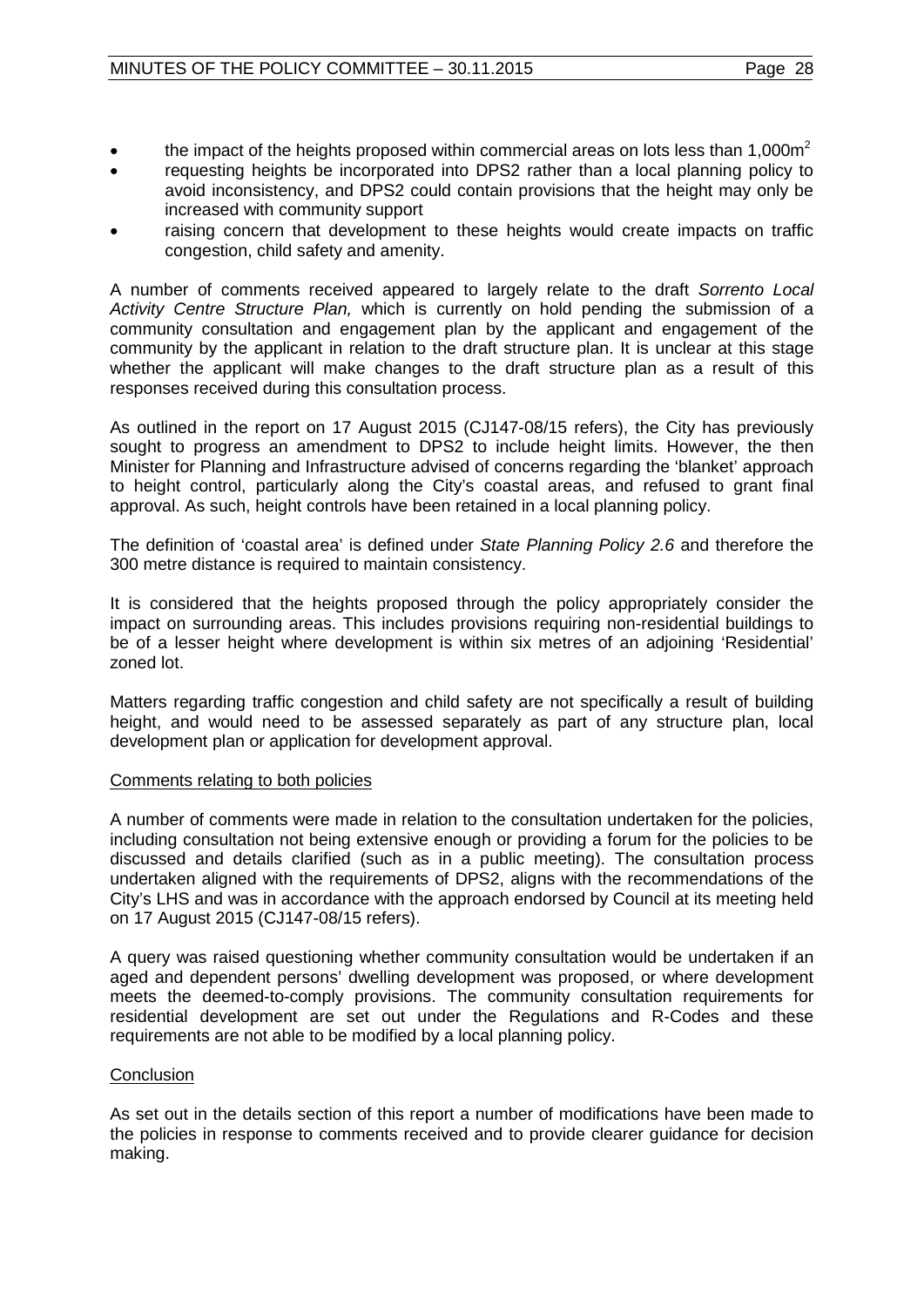The overall intent of the policies remains unchanged, and the modifications are considered consistent with the draft policies which were previously advertised. As such, further public advertising on these modifications is not considered necessary.

It is therefore recommended that Council adopts the draft Residential Development Local Planning Policy and the draft Height of Non-Residential Buildings Local Planning Policy as modified, and revoke the Height and Scale of Buildings within Residential Areas and the Height of Buildings within the Coastal area (Non-Residential Zones) policies.

# **VOTING REQUIREMENTS**

Simple Majority.

**MOVED Cr Gobbert, SECONDED Cr Norman that Council:**

- **1 In accordance with subclause 4(3)(b)(ii) of Schedule 2 of the** *Planning and Development (Local Planning Schemes) Regulations 2015***, PROCEEDS with the**  *Height of Non-Residential Buildings Local Planning Policy***, subject to modifications as included in Attachment 4 to this Report;**
- **2 In accordance with subclause 4(3)(b)(ii) of Schedule 2 of the** *Planning and Development (Local Planning Schemes) Regulations 2015***, PROCEEDS with the**  *Residential Development Local Planning Policy***, subject to modifications as included in Attachment 5 to this Report;**
- **3 In accordance with clause 6 of Schedule 2 of the** *Planning and Development (Local Planning Schemes) Regulations 2015***, REVOKES the** *Height and Scale of Buildings within Residential Areas* **and the** *Height of Buildings within the Coastal area (Non-Residential Zones)* **policies;**

**AMENDMENT MOVED Cr Norman, SECONDED Cr Logan that a new part 4 be added to read as follows:**

**"***4 REQUESTS a report on the implementation of the Height of Non-Residential Buildings Local Planning Policy and Residential Development Local Planning Policy in 12 months time.***".**

#### The amendment was Put and **CARRIED** (6/0)

**In favour of the Motion:** Crs Gobbert, Fishwick, Hollywood, Logan, Norman and Taylor.

# **The original motion as amended being:**

**That Council:**

**1 In accordance with subclause 4(3)(b)(ii) of Schedule 2 of the** *Planning and Development (Local Planning Schemes) Regulations 2015***, PROCEEDS with the**  *Height of Non-Residential Buildings Local Planning Policy***, subject to modifications as included in Attachment 4 to this Report;**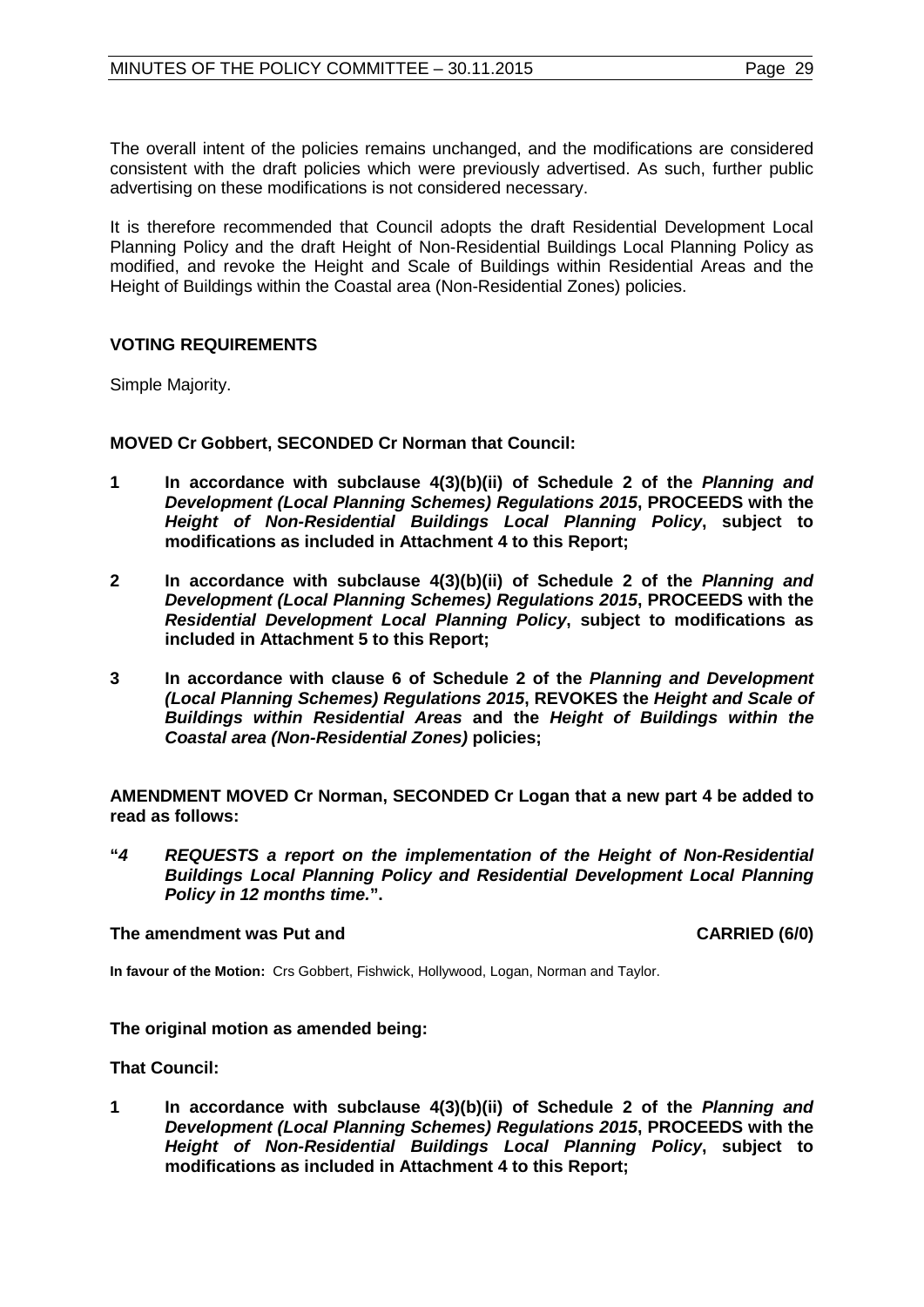- **2 In accordance with subclause 4(3)(b)(ii) of Schedule 2 of the** *Planning and Development (Local Planning Schemes) Regulations 2015***, PROCEEDS with the**  *Residential Development Local Planning Policy***, subject to modifications as included in Attachment 5 to this Report;**
- **3 In accordance with clause 6 of Schedule 2 of the** *Planning and Development (Local Planning Schemes) Regulations 2015***, REVOKES the** *Height and Scale of Buildings within Residential Areas* **and the** *Height of Buildings within the Coastal area (Non-Residential Zones)* **policies;**
- **4 REQUESTS a report on the implementation of the** *Height of Non-Residential Buildings Local Planning Policy* **and** *Residential Development Local Planning Policy* **in 12 months time.**

was Put and **CARRIED** (6/0)

**In favour of the Motion:** Crs Gobbert, Fishwick, Hollywood, Logan, Norman and Taylor.

*Acting Director Planning and Community Development, Coordinator Urban Design and Policy, and Coordinator Planning Approvals left the room at 7.00pm.*

*Appendix 3 refers*

*[To access this attachment on electronic document, click here: Attach3agnPOLICY301115.pdf](http://www.joondalup.wa.gov.au/files/committees/POLI/2015/Attach3agnPOLICY301115.pdf)*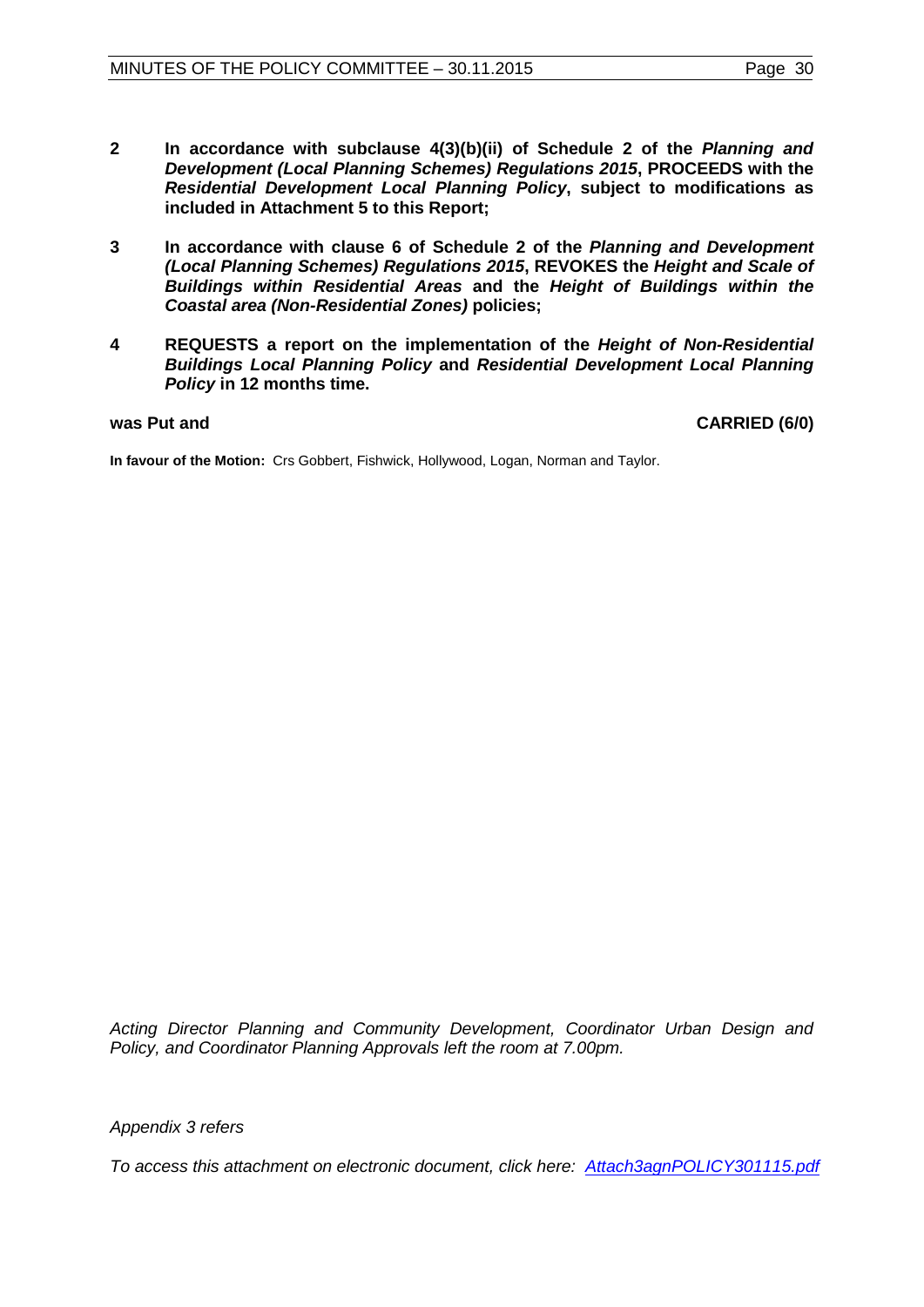# <span id="page-30-0"></span>**ITEM 4 MEMORIALS IN PUBLIC RESERVES POLICY**

| <b>WARD</b>                           | All                                                                                                                                                    |  |
|---------------------------------------|--------------------------------------------------------------------------------------------------------------------------------------------------------|--|
| <b>RESPONSIBLE</b><br><b>DIRECTOR</b> | Mr Nico Claassen<br>Infrastructure Services                                                                                                            |  |
| <b>FILE NUMBER</b>                    | 100385, 101515                                                                                                                                         |  |
| <b>ATTACHMENT</b>                     | Attachment 1<br>Memorials in Public Reserves Policy                                                                                                    |  |
| <b>AUTHORITY / DISCRETION</b>         | Information - includes items provided to Council for<br>information purposes only that do not require a decision of<br>Council (that is for 'noting'). |  |

# **PURPOSE**

For the Policy Committee to provide feedback on the *Memorials in Public Reserves Policy*.

# **EXECUTIVE SUMMARY**

A Petition of Electors was received by Council at its meeting held on 15 September 2015 (C56-09/15 refers). The petition requested that Council grant permission for a plaque to be placed in the beach hut on Iluka Beach in memory of the same person and was signed by 947 electors of the district.

At its meeting held on 23 November 2015 (CJ200-11/15 refers), it was agreed, in part that Council:

*"3 REQUESTS the Policy Committee to conduct a review of the Memorials in Public Reserves Policy;"*

Members of the Policy Committee are requested to give consideration to the Policy in view of Councils decision and to provide feedback on those matters to be reviewed.

*It is therefore recommended that the Policy Committee GIVES CONSIDERATION to the review of the Memorials in Public Reserves Policy as detailed in Attachment 1 to this Report.*

# **BACKGROUND**

Council adopted the *Memorials in Public Reserves Policy* (the policy) at its meeting held on 15 December 2009 (CJ284-12/09 refers). The policy provides guidance on the installation of memorials in public reserves within the City of Joondalup.

The City encourages local residents to install memorials within appropriate memorial facilities such as cemeteries. However, under the policy community members and groups may seek the installation of a permanent memorial in a public reserve for a person who has significantly contributed to the local Joondalup community.

Clause 2.3 of the policy states the primary condition for installation of a *Significant Person* memorial is "*a person who has contributed significantly to the local Joondalup community".*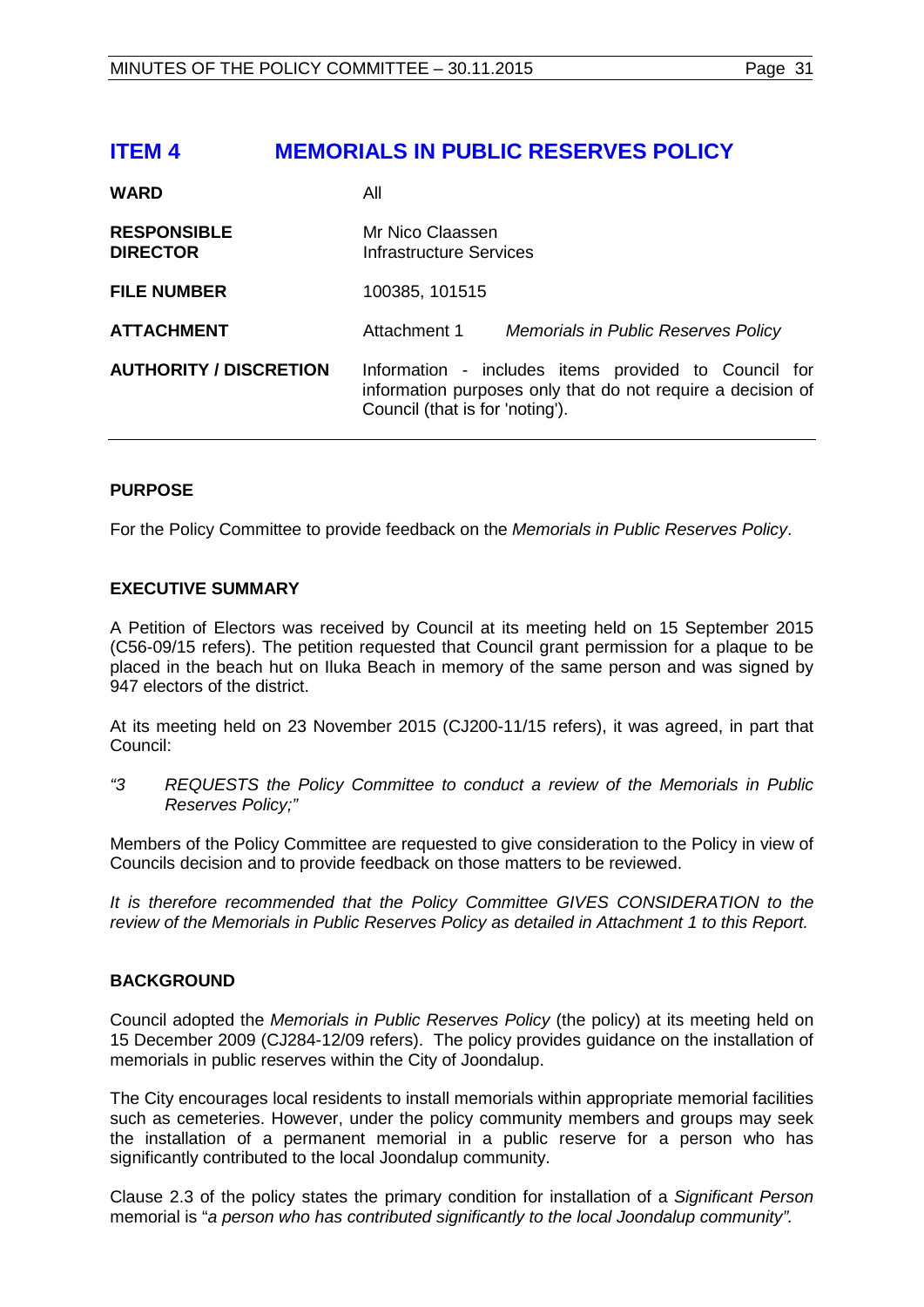Since the adoption of the Policy the City has received in excess of 30 applications for the installation of a permanent memorial. Of these applications, the following four were assessed as meeting the conditions of the policy and were approved by Council for installation.

# Ms Ethel Margaret Goble-Garrett

At its meeting held on 25 May 2010 (CJ082-05/10 refers), Council approved the installation of a memorial bench with a plaque in memory of the late Ms Ethel Margaret Goble-Garrett:

- Ms Ethel Margaret (Dinky) Goble-Garratt was born on 20 April 1952 in Pretoria, South Africa. She relocated to Australia in the 1970s and completed her Masters of Science at the University of Western Australia as a botanist. Ms Goble-Garratt died on 3 January 2008, in Perth, Western Australia.
- Ms Goble-Garratt worked as a consultant for Main Roads from 1987 and during that time provided advice and assistance with the environmental aspects of major projects such as Roe Highway, Graham Farmer Freeway and more recently the Mitchell Freeway Extension. She was a Life Member and Founding Member of the Environmental Consultant's Association and a member of the Royal Society of Western Australia.
- Ms Goble-Garratt was passionate about her work and the environment and was instrumental in raising awareness at Main Roads WA of environmental issues and the need for community engagement in environmental issues.
- Ms Goble-Garratt's involvement with the Mitchell Freeway Extension project resulted in a reduction of the impact on natural vegetation. Whilst Ms Goble-Garratt represented Main Roads, she also worked very closely with the City of Joondalup and its community, through the Mitchell Freeway Extension Community Consultation Process to improve and protect Carnaby Reserve, Connolly.
- Ms Goble-Garratt also worked with the students from Connolly Primary School, educating them on the natural environment, flora and fauna and how to nurture native plants from seed collection to re-vegetation. She provided locally collected native plant seeds to the students who then grew the seedlings in the schools green house. The students then planted the seedlings in Carnaby Reserve.

A memorial bench with a plaque was installed within Carnaby Reserve, Connolly.

# Mr Christopher McBride

At its meeting held on 15 February 2011 (CJ025-02/11 refers) Council approved the installation of a memorial plaque in memory of the late Mr Christopher McBride:

• Chris McBride had been a resident of Hillarys since 1993 and held the position of General Manager for Automotive Holdings Group (AHG) located in West Perth. With the help of his employer Chris initiated the Defensive Driving Course for drivers under the age of 25. Every car that was purchased from an AHG dealership by a person under the age of 25 also came with two free defensive driving lessons. This enabled younger drivers to gain a better understanding of their new car and the dangers of the road.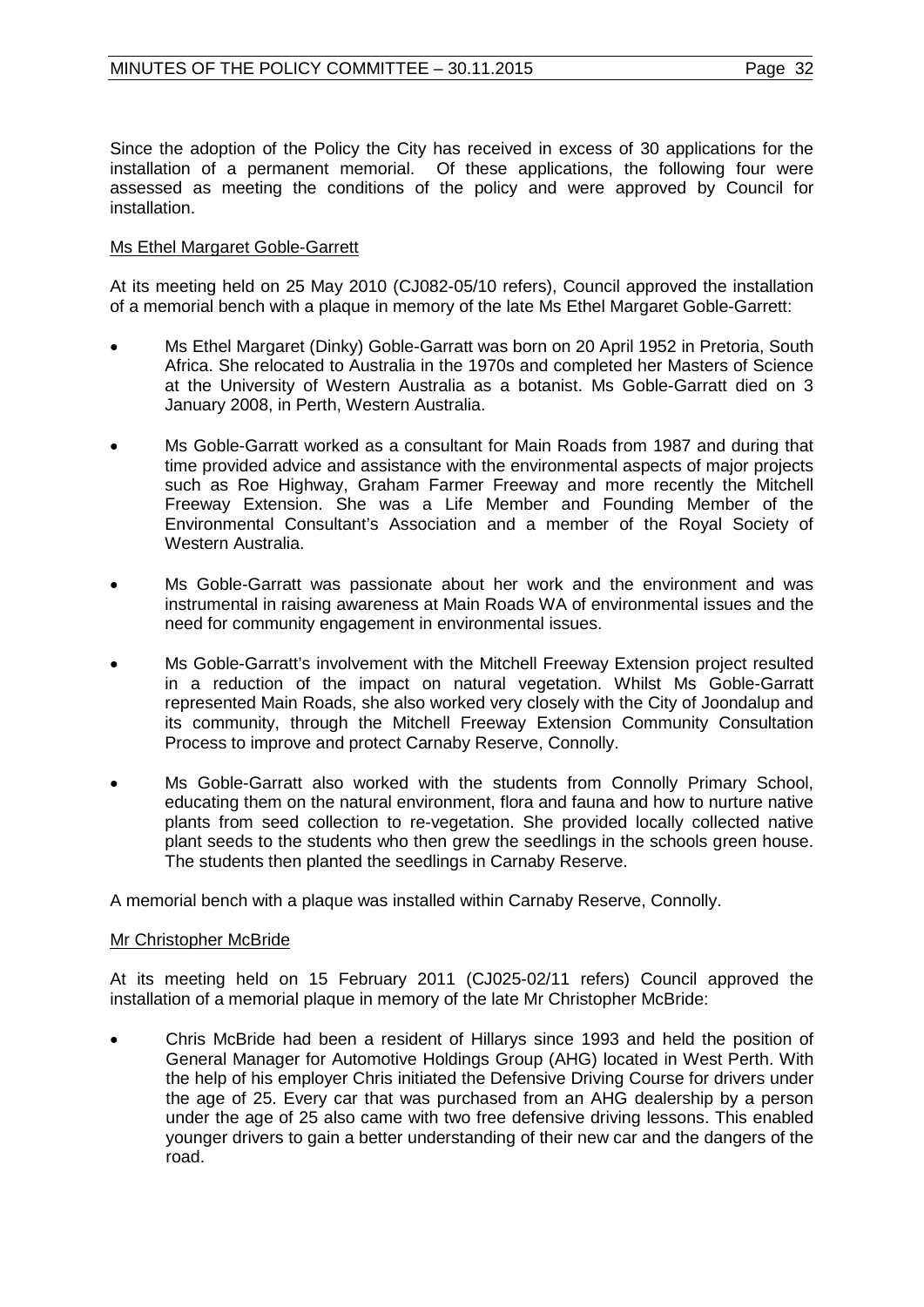- Chris McBride donated his own old car to the Motor Industry Training Association (MITA) which helped every apprentice enrolled gain a wide range of skills in the automotive industry.
- On an annual basis Mr McBride spoke at numerous High Schools across Perth, where he addressed Years 11 and 12 students on the aftermath of losing a child in a road accident, his talks would hopefully encourage teenagers to be more careful on the roads.
- Chris McBride liaised with State Government Ministers and officers for a number of years before he passed away including Dr Geoff Gallop, Rob Johnson, Michelle Roberts and Grant Dorrington in his campaign to reduce the number of young deaths on our roads.
- Subsequent to the death of their son Andrew, Chris was an active volunteer with The Compassionate Friends of WA in West Perth, where he worked with bereaved parents, siblings and grandparents. He was also a member of the fund raising committee for the Compassionate Friends group.

A memorial plaque was installed on one of the existing bench seats located inside the shelter adjacent to Ozone Road, Marmion, within the City's Coastal Foreshore Reserve, 45 West Coast Drive, Marmion.

# Mrs Norma Rundle

At its meeting held on 27 May 2013 (CJ083-05/13 refers), Council approved the placement on a memorial plaque on a plinth in honour of the late Mrs Norma Rundle:

- Mr Karl Rundle and his late wife lived in Padbury for many years and Mrs Rundle served as a City of Wanneroo Councillor between 1990 and 1994. Mrs Rundle is remembered for her work in conserving Hepburn Heights Bushland Reserve, both personally and as a Ward Councillor.
- Hepburn Heights Bushland Reserve is a bush forever site in Padbury which is adjacent to the Pinnaroo Valley Memorial Park (Attachment 2 refers). Mrs Rundle was a member of the Hepburn Woodland Preservation Group (HPWG) which was formed in 1988 to advocate for the preservation of the bushland from urban development and at one stage during the campaign she was the Chairperson of the HPWG. The sustained dedication of Mrs Rundle and other members of the community resulted in the preservation of a significant area of the bushland.
- Following the campaign to preserve the bushland the HPWG was succeeded by the Friends of Hepburn and Pinnaroo Bushland of which Mrs Rundle was an active member.
- The campaign to preserve the bushland was well documented and in 2009 a book by Alan Lloyd and Bill Marwick "Saving Hepburn Heights Bushland", which was sponsored by the City was published. Mrs Rundle's "fine leadership and hard work in the early stages of the campaign" were acknowledged by the authors and she also contributed to the book describing Hepburn Heights as "a place that people can enjoy, respect and protect".

A memorial plaque on a plinth was installed at the entrance to the Hepburn Heights Conservation Area, Parkhurst Rise, Padbury.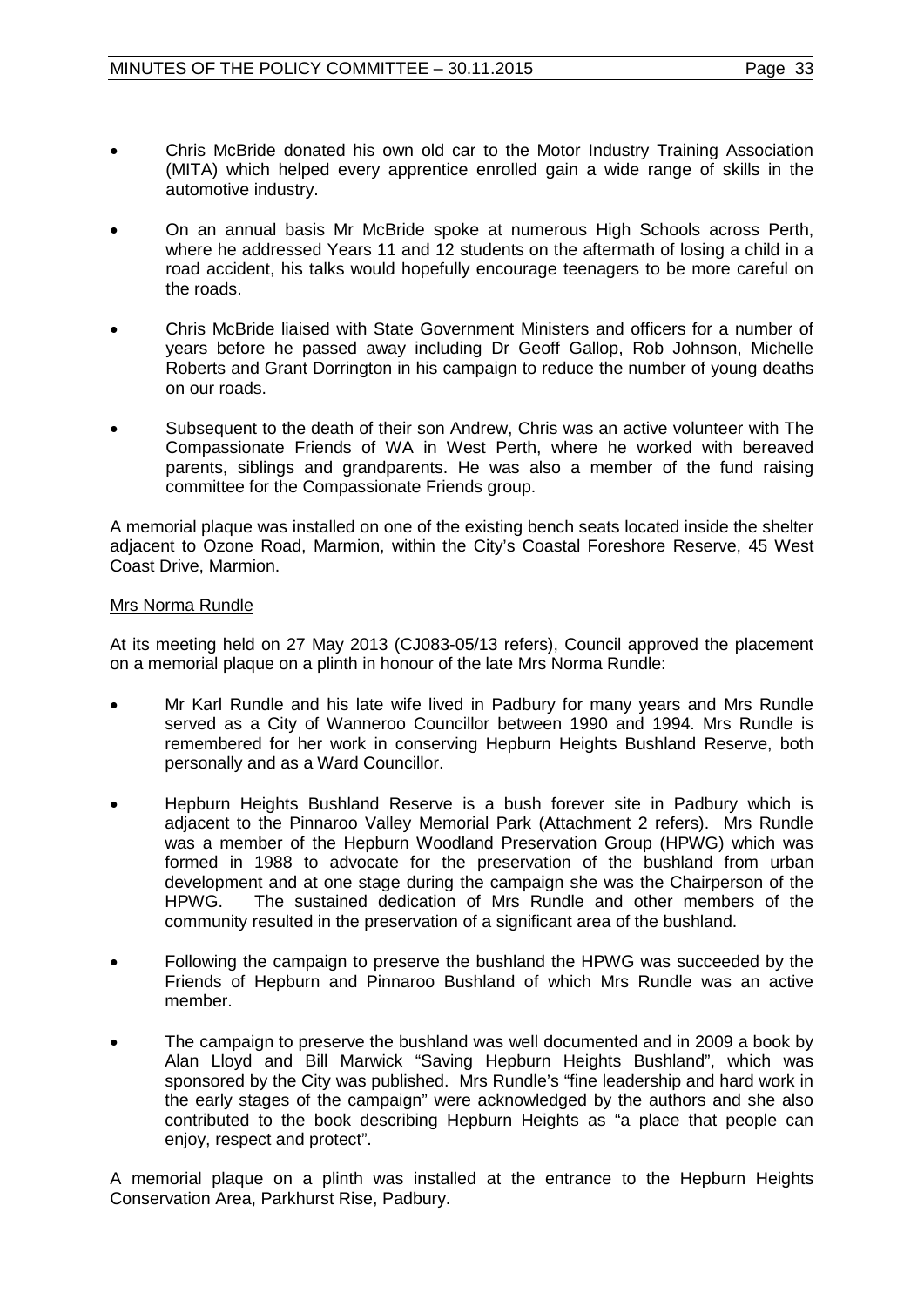# Ms Rhona Johnson

At its meeting held on 16 July 2013 (CJ139-07/13 refers), Council approved the installation of a memorial plaque in memory of the late Ms Rhona Johnson:

- Ms Rhona Johnson was the first Coordinator of the "Friends of Harman Park" in Sorrento from 2002 through to 2011 when due to illness she resigned from the role. Ms Johnson died on 19 February 2013 and will be remembered by City officers for her enthusiasm for the bushland at Harman Park and her ability to encourage other residents to participate in bushland activities.
- Ms Johnson coordinated community work at Harman Park in liaison with City officers which greatly assisted the City in the care of the park and contributed towards the upkeep of a pleasant area for local residents to enjoy.
- The application for a memorial for the late Ms Johnson is supported by the Friends of Harman Park and Ms Johnson's family in the United Kingdom.

A memorial plaque was placed on a bench seat within Harman Park, Sorrento.

# **DETAILS**

On 26 August 2015, the City received an application requesting the installation of a memorial plaque in memory of a late family member to be placed in a beach hut located on the Iluka Foreshore Reserve. Based on the information provided in the application, the City was unable to support the request for the installation of a memorial plaque at Iluka Beach.

A Petition of Electors was subsequently received by Council at its meeting held on 15 September 2015 (C56-09/15 refers). The petition requested that Council grant permission for a plaque to be placed in the beach hut on Iluka Beach in memory of the same person and was signed by 947 electors of the district.

The petition did not provide significant rationale in support of the request for a permanent memorial, however, the original application received by the City detailed the rationale and the following provides a summary:

- The person performed the type of community service that rarely receives awards, accolades or even recognition. He reached out to people too different to be part of any community organisation and made a difference to those who were often forgotten and lonely.
- They befriended and stayed in touch with a boy in Kallaroo whose behaviour was permanently impaired.
- As a coach at Nick Corrigan's soccer schools they expertly taught the game to the sometimes rather spirited, young boys and girls who happily complied with his instructions.
- In his last years they provided support to a peer-group, consisting mostly of young men from broken homes, uplifting the spirits of those with abusive parents, drug problems or isolated from the community by their lack of education and opportunities in life.
- At the vigil and memorial service held for the person many stories were told of how he had been the last thread of hope in otherwise hopeless situations, his seemingly endless enthusiasm and optimism were contagious.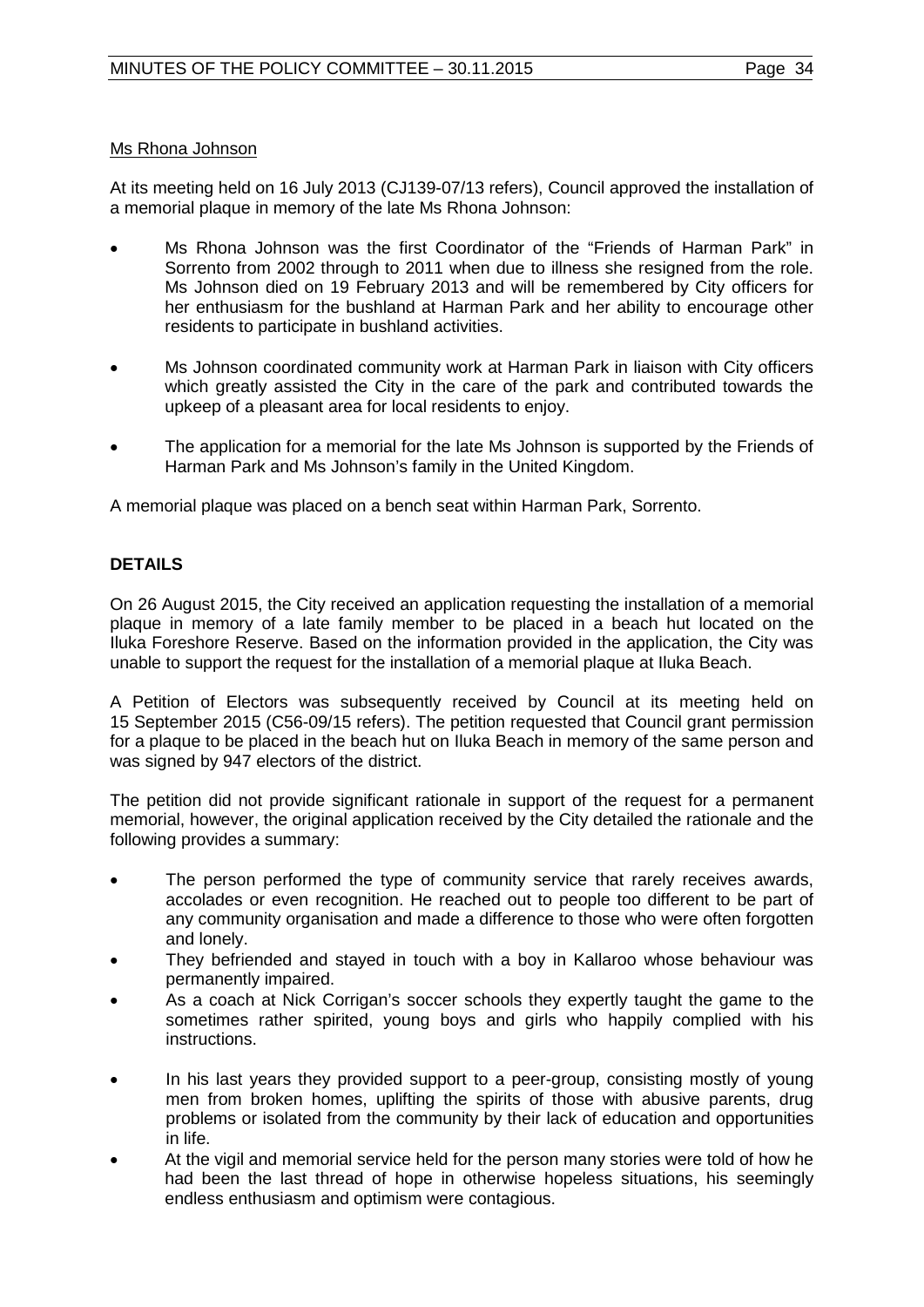At its meeting held on 23 November 2015 (CJ200-11/15 refers), it was agreed, in part that Council:

- *"1 SUPPORTS the installation of a temporary memorial plaque for a period up to 12 months at Iluka Beach;*
- *2 REQUIRES that the temporary memorial be installed and maintained in accordance with the Conditions of the Memorials in Public Reserves Policy;*
- *3 REQUESTS the Policy Committee to conduct a review of the Memorials in Public Reserves Policy."*

This report now seeks feedback from the Policy Committee to assist in the review of the policy.

# **Issues and options considered**

Issues to be considered during the review of the policy include, but are not limited to, the following:

- Under the existing policy a permanent memorial is only available for those who have contributed significantly to the Joondalup community. Further clarification regarding what is seen as a significant contribution may be required.
- The inability of people to contribute significantly if they pass away at a younger age.
- The potential impact on local amenity and public safety.

# **Legislation / Strategic Community Plan / policy implications**

| Legislation                     | Not applicable.                      |
|---------------------------------|--------------------------------------|
| <b>Strategic Community Plan</b> |                                      |
| <b>Key theme</b>                | Community Wellbeing.                 |
| <b>Objective</b>                | Community spirit.                    |
| <b>Strategic initiative</b>     | Not applicable.                      |
| <b>Policy</b>                   | Memorials in Public Reserves Policy. |

# **Risk management considerations**

The installation of memorials is a sensitive issue for family members and those people who may know the person and it may adversely impact on the people requesting the memorial.

# **Financial / budget implications**

Not applicable.

# **Regional significance**

Not applicable.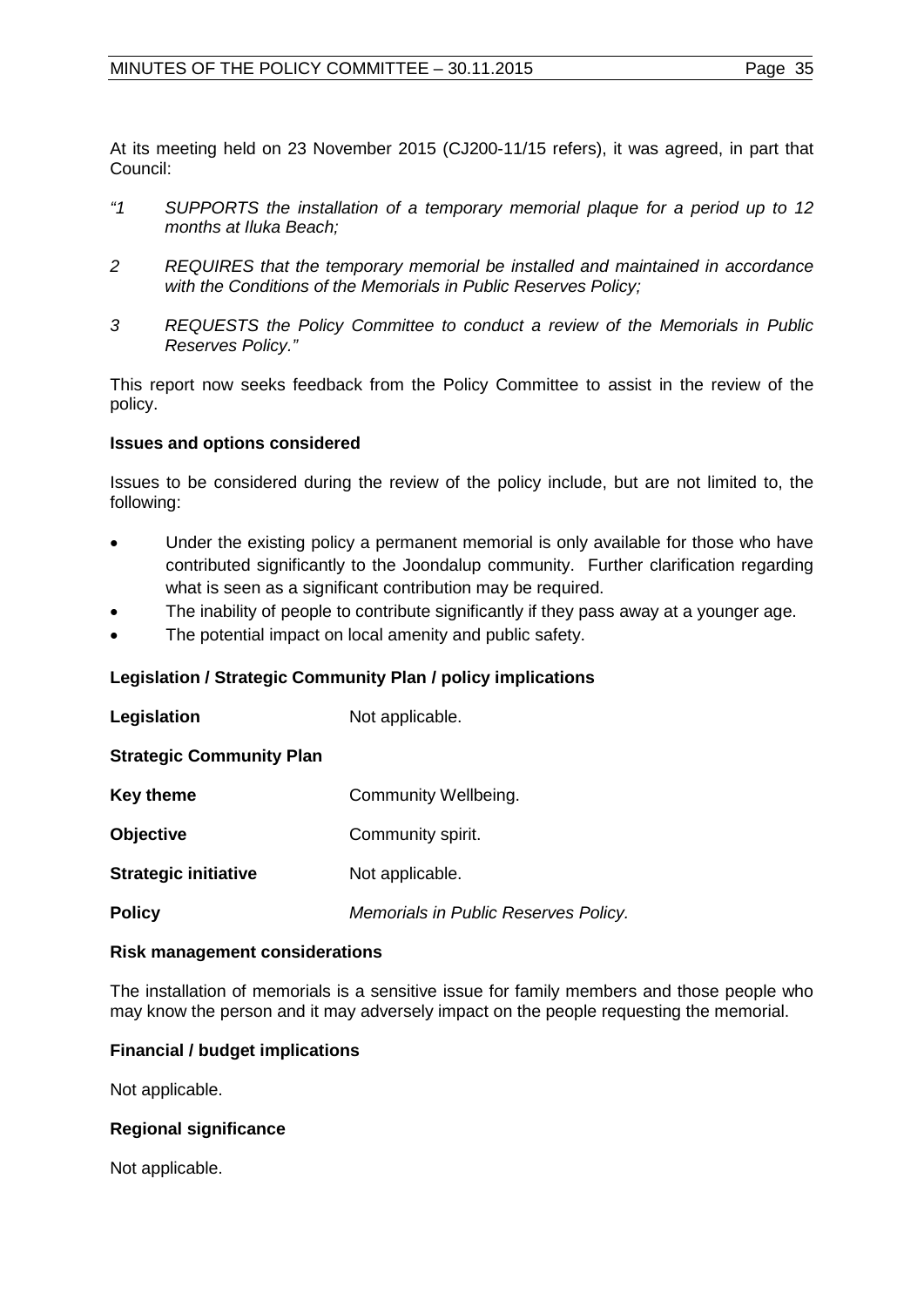# **Sustainability implications**

Not applicable.

#### **Consultation**

Following input from members of the Policy Committee and subsequent drafting of any amendments, Council may decide to invite public feedback before adopting the revised Policy.

#### **COMMENT**

Members of the Policy Committee are requested to provide input to enable the City to assist the Committee in their review of the policy.

#### **VOTING REQUIREMENTS**

Simple Majority.

# **OFFICER'S RECOMMENDATION**

That the Policy Committee GIVES CONSIDERATION to the review of the Memorials in Public Reserves Policy as detailed in Attachment 1 to this Report.

# **MOVED Cr Fishwick, SECONDED Cr Hollywood that the Policy Committee NOTES that a detailed report will be presented to a future meeting of the Policy Committee.**

#### **The Motion was Put and CARRIED (6/0) CARRIED (6/0)**

**In favour of the Motion:** Crs Gobbert, Fishwick, Hollywood, Logan, Norman and Taylor.

*Appendix 4 refers*

*[To access this attachment on electronic document, click here: Attach4agnPOLICY301115.pdf](http://www.joondalup.wa.gov.au/files/committees/POLI/2015/Attach4agnPOLICY301115.pdf)*